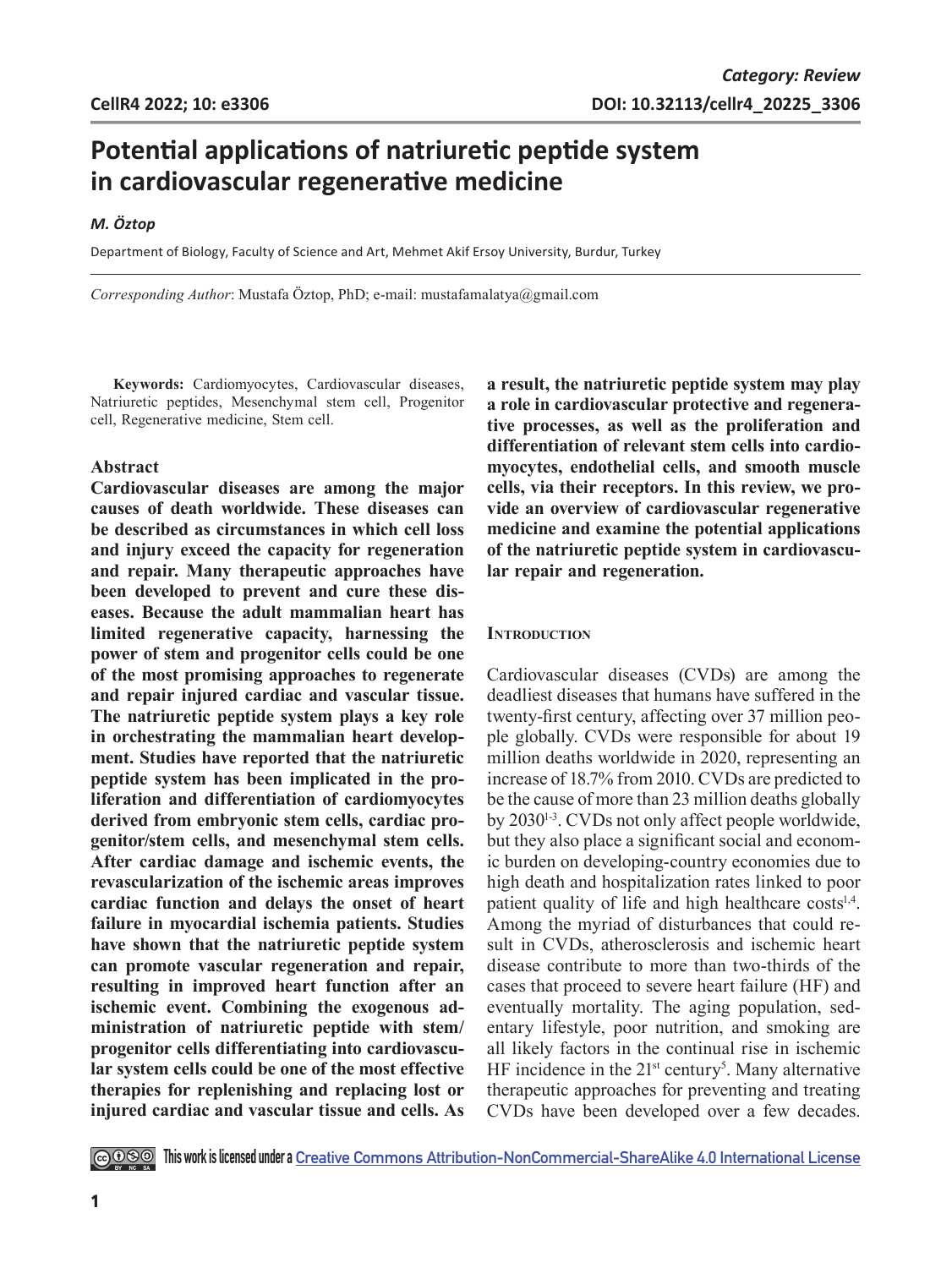These approaches include cell therapy, gene therapy, nanomaterial-based drug targeted therapy, beta-blocking pharmaceuticals, angiotensin-converting enzyme inhibitors, non-invasive and invasive techniques to re-open occluded coronary vessels, antiplatelet and anticoagulant medications for the prevention and treatment of coronary thrombosis, to mention but a few $6-13$ . The survival rate of CVD patients has been increasing promisingly in tandem with the development of preventative and treatment methods<sup>3</sup>. Therefore, deciphering the underlying cellular and molecular mechanisms behind CVDs will enhance the chance of survival for people suffering from these diseases. In this review, we first provide the overall information about cardiovascular regenerative medicine. We next discuss the possible effects of the natriuretic peptide system on cardiovascular repair and regeneration, which is our main focus.

# **An overview of cardiovascular regenerative medicine**

Studies have revealed that only a small percentage of mammalian cardiomyocytes undergo turnover, with the majority appearing to cease the cell cycle. Most cardiomyocytes enter cell cycle arrest at birth due to the downregulation of cyclins, cyclin-dependent kinases (CDKs), and E2F transcription  $factors<sup>14-17</sup>$  and the upregulation of cyclin-dependent kinase inhibitors (Cdkn1a, Cdkn1b, Cdkn1c, and Cdkn2c)<sup>18</sup>. The existence of functional growth factor receptors on the plasma membrane of adult myocytes gives them the ability to undergo physiologic and/or pathologic hypertrophy in response to pathologic loads, when combined with foetal gene expression reprogramming<sup>19</sup>. This phenomenon has spurred researchers to investigate novel strategies and methods for repairing damaged hearts. Various bench-to-bedside approaches have been developed for that  $\text{purpose}^{6,8,20,21}$ . These regenerative medicine approaches are considered promising for patients seeking to repair or replace their injured hearts. The minor improvements provided by cell-based<sup>22-25</sup> and cell-free<sup>26-28</sup> modalities have been linked to inadequate treatment efficacy<sup>29</sup>, as well as improper administration and retention.

Over a few previous decades, researchers have made considerable progress in the realm of tissue engineering, notably related to stem cell engineer-

ing, the production of functional biomaterials and biomimetic nanofibrous scaffolds, and the use of biomanufacturing technologies to create complex, high-resolution biological structures<sup>30</sup>. This progress has laid a solid foundation for revisiting current therapy techniques and developing novel bioengineering therapies<sup>31</sup>. However, *in vitro* fabrication of completely grown and functioning heart tissue remains challenging. Despite these hurdles, it is becoming feasible to successfully design miniature tissue replicas that can compete and partially replace the state-of-the-art platforms for assessing drug safety, imitating human physiopathology, and allowing for efficient drug development $32$ . We leave these developments out of the scope of the current study. We here address the possible effects of natriuretic peptides on the proliferation and differentiation of cardiovascular system cells in the field of cardiovascular regenerative medicine.

# **Possible effects of natriuretic peptides on cardiac repair and regeneration**

Natriuretic peptides (NPs) perform key functions during embryonic heart development<sup>33-39</sup>. NPs are highly expressed in the embryonic heart during mid-gestation. Cardiac development coincides with the time window at which NPs production peaks, indicating their role in cardiac organogenesis38. In the developing zebrafish embryo, atrial natriuretic peptide (ANP) and brain natriuretic peptide (BNP) may orchestrate cardiomyocyte proliferation and differentiation<sup>40</sup>. ANP and BNP are sensitive markers for the differentiating functional myocardium<sup>41,42</sup>. Crucial cardiogenic transcription factors regulate their expression<sup>43</sup>. Both genes are postnatally expressed in the heart, with ventricular ANP expression being significantly reduced  $35,44,45$ . Hypertrophy and cardiac failure lead to the ventricular overexpression of ANP and BNP, which is often called the reprogramming of foetal gene  $expression<sup>34,46,47</sup>$ . Exactly deciphering the molecular mechanisms of reprogramming would help us better understand why NPs are overexpressed in clinically relevant disease conditions and whether they hold promise for future cardiac regenerative medicine applications.

NPs are necessary for the proliferation of embryonic stem cells (ESCs) and their differentiation into cardiomyocytes<sup>48,49</sup>. ANP fulfils a local paracrine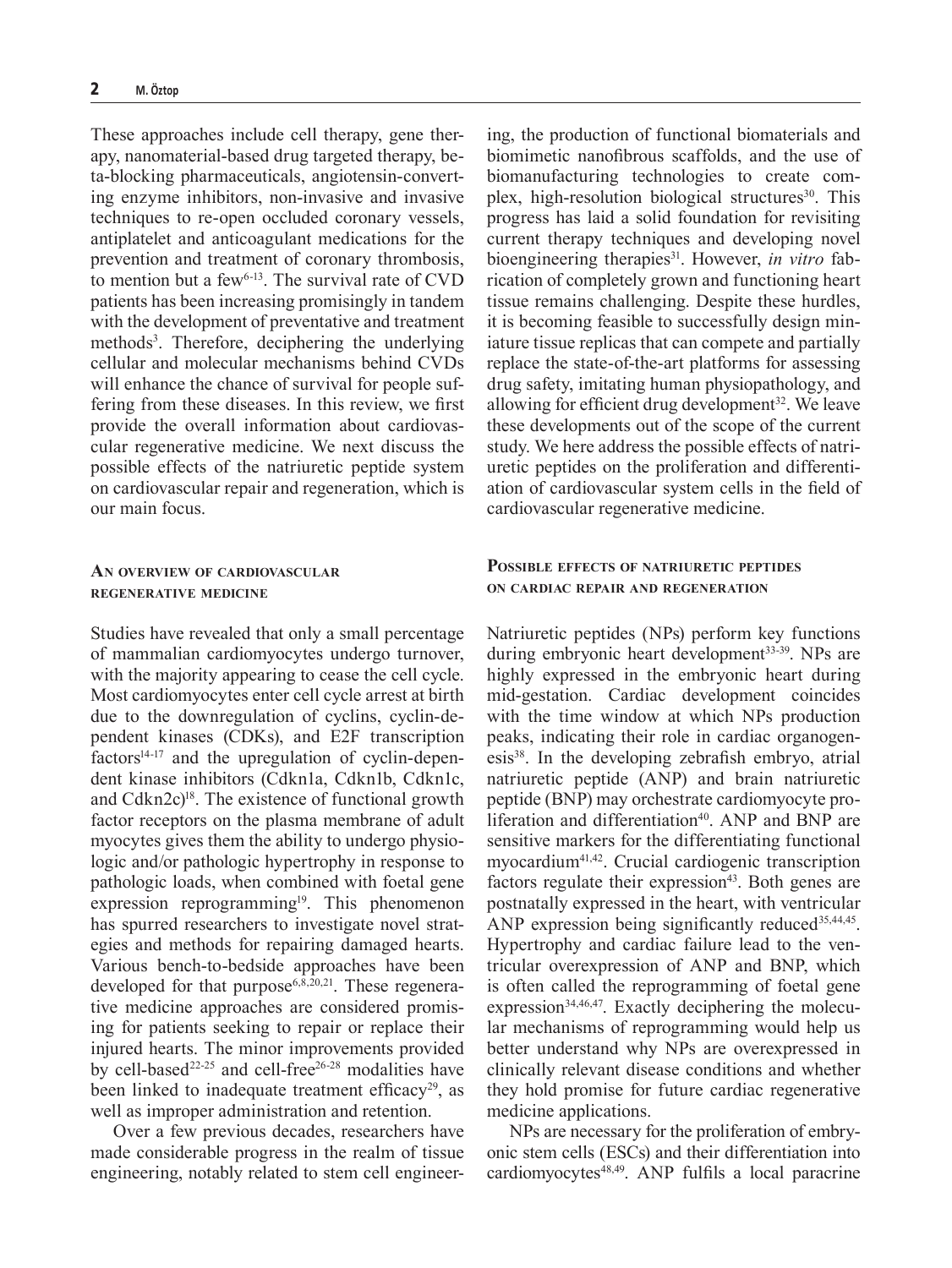function in orchestrating the balance between proliferation and differentiation of cardiac progenitor cells (CPCs) in embryonic mammalian ventricles via NPRA/cGMP-mediated signalling pathways<sup>39</sup>. An investigation into whether BNP plays an age-dependent role in the regeneration of neonatal and adult mouse hearts provided the first evidence for its involvement in the proliferation and differentiation of CPCs into cardiomyocytes $50$ . In their study, Bielmann and co-workers found a few key findings concerning the involvement of BNP and its receptors in the proliferation and differentiation of CPCs into cardiomyocytes<sup>50</sup>. CPCs exhibit NPR-A and NPR-B expression, indicating that they are capable of responding to BNP50. NPR-A is necessary for the self-renewal and pluripotency maintenance of CPCs, whereas NPR-B participates in the proliferation of CPCs, suggesting that NPs are involved in those processes51. ANP, BNP, and CNP drive the proliferation and differentiation of CPCs into new cardiomyocytes through binding to NPR-B, increasing cGMP and activating PKG<sup>52</sup>. Exogenous BNP causes an increase in proliferating CPCs and new cardiomyocytes, which is linked to better cardiac function and remodelling following MI. Positive BNP staining indicates that CPCs can synthesise and release BNP in an autocrine manner to control their proliferation and differentiation into new cardiomyocytes<sup>50</sup>. Because NPs are cardiac hormones that can activate the proliferation and differentiation of CPCs both *in vivo* and *in vitro*, these results would be of great relevance to regenerative therapy of cardiac diseases.

Beltrami and co-workers were the first to reveal that the adult heart harbours cardiac progenitor/ stem cells, which are identified by the proto-oncogene c-Kit expression on their cell surfaces $53,54$ . c-Kit+ cardiac stem cell (CSC) niches reportedly exist throughout the atrial and ventricular myocardium, with a higher density in the ventricular apex. When isolated and *ex vivo* cultured, c-Kit<sup>+</sup> CSCs were found to be self-renewal, clonogenic and multipotent, indicating that they are able to differentiate into cardiomyocytes, endothelial cells and smooth muscle cells. More importantly, transplantation of c-Kit<sup>+</sup> CSCs expanded in culture conditions resulted in their multilineage differentiation into cardiomyocytes, endothelial cells, and smooth muscle cells<sup>53-56</sup>. If adult CSCs could be genetically modified to enhance their therapeutic potential in response to myocardial damage, their use would become more prevalent in the stem cell-based therapeutic methods for augmenting cardiac regeneration in patients suffering from cardiac diseases. Accordingly, some studies have reported that CSC transplantation reduced infarct size and improved cardiac performance in a rat model of myocardial infarction, indicating that CSCs are involved in cardiac regeneration<sup>53,57</sup>. Mesenchymal stem cells (MSCs) have emerged as a major breakthrough treatment that harnesses paracrine signalling to regenerate damaged cardiomyocytes and restore endogenous tissue, as well as possessing unique immunomodulatory capabilities<sup>58</sup>. MSCs produce numerous paracrine factors, including ANP, BNP, and vascular endothelial growth factor (VEGF)<sup>59-</sup> <sup>63</sup>. These factors functionally recover the infarcted heart from ischemic injury through retaining contractile properties of the myocardium, preventing cell death of cardiomyocytes, and inducing angiogenesis in the infarcted heart<sup> $64-66$ </sup>. In this direction, MSCs could be an ideal candidate for cardiac repair and regeneration research. It has been investigated if MSC transplantation could have a paracrine effect on the proliferation, migration, and differentiation of isolated CPCs into cardiomyocytes<sup>67</sup>. They found that CPCs initially were unable to express late phase markers of cardiac lineage (ANP and β-myosin heavy chain (β-MHC)) but expressed some early phase markers of cardiomyogenic lineage (myocyte-specific enhancer factor 2C (MEF-2c) and GATA-binding protein  $4$  (GATA- $4$ )<sup>67</sup>. After two to four weeks of treatment with MSC-derived conditioned medium, there was an increase in ANP and β-MHC mRNA expression in CPCs. This activation promoted the proliferation, differentiation, and migration of CPCs in a paracrine manner<sup>67</sup>. However, spontaneously beating cells were not observed even after four weeks, in contrast to those reported previously $68,69$ . Overall, these results showed that cardiomyogenesis of CPCs may be induced by MSC-derived conditioned media, but the potential for MSC-derived conditioned media to stimulate the differentiation of CPCs into mature cardiomyocytes may be limited $67$ . Transplantation of MSCs into the infarcted heart does produce beneficial paracrine effects on endogenous cardiac stem/progenitor cells. Additionally, activation of endogenous CPCs through MSC transplantation and exogenous NP administration might have substantial clinical implications and open up promising therapeutic avenues for the treatment of cardiac diseases.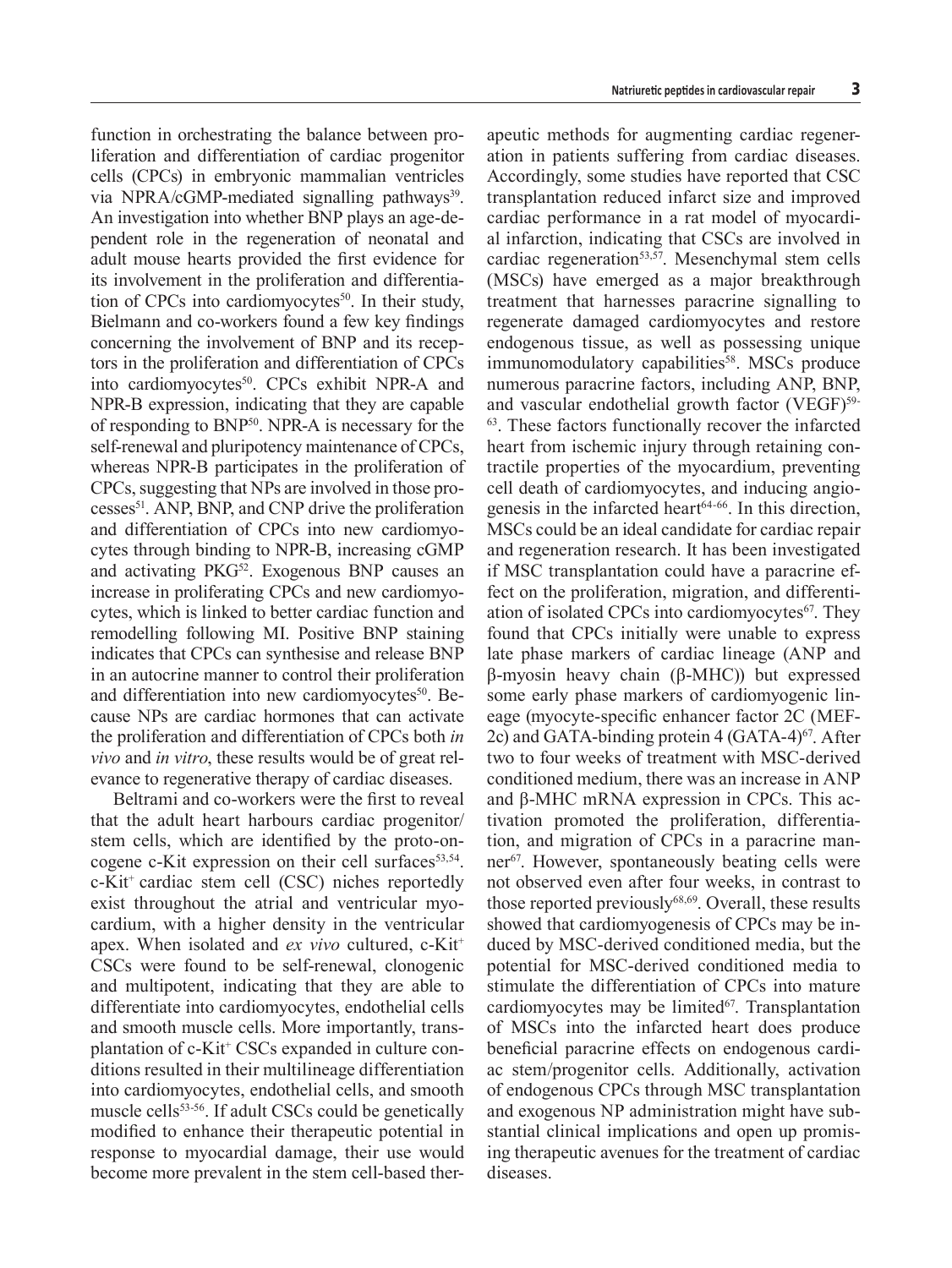It has been reported that bone marrow derived mesenchymal stem cells (BMSCs) have the ability to differentiate into cardiomyocytes and endothelial cells<sup>70-74</sup>. BMSC transplants have proven effective in animal trials, and transplanted BMSCs have been reported to enhance heart function<sup>75-78</sup>. The interaction between BMSCs and neonatal rat ventricular cardiomyocytes can alleviate the phenotypes of pathological cardiac hypertrophy through suppressing the unfavourable remodelling processes in hypertrophic myocardium and ventricular cells<sup>74</sup>. In a study based on the fact that BMSCs possess the ability to differentiate into cardiac cells<sup>70</sup>, recombinant human BNP (rhBNP) treatment and BMSC transplantation for treating cardiac failure in rats led to a significant increase in GATA-4 expression, which is linked to myocardial cell differentiation. This treatment also increased the expression levels of cardiac troponin I (cTnI) and connexin 43 (Cx43), which are responsible for cardiac systolic and diastolic function. As a result, these data on the survival rate of the BMSCs in cardiac tissue and the expression levels of proteins specific to the myocardium have put a new perspective on cell-based therapy to treat heart failure<sup>79</sup>. Given that myocardium-generating cells are of mesodermal origin<sup>80</sup> and that NPs play important roles during cardiac development<sup>33-38</sup>, using BMSCs in the presence of NPs may be an effective cell-based therapy option of replenishing and restoring cardiomyocytes lost or damaged during myocardial infarction.

*In vivo* incorporation of BrdU into new-born and adult infarcted hearts (non-infarcted region) and cell culture experiments revealed that an increase in the number of CPCs in BNP-treated hearts was due to the stimulation of CPC proliferation $50$ . However, the BNP administration did not enhance the proliferation of CPCs in the infarcted zone in pathological situations while appearing to affect the destiny of exogenous CD45<sup>+</sup> infiltrating cells. In the infarcted area of BNP-administered mice hearts, more NK2 homeobox 5  $(Nkx2.5)^+$  CD45<sup>+</sup> cells were found than that in the same zone of BNP-untreated mice hearts<sup>50</sup>. The findings reported by Bielmann and co-workers<sup>50</sup> showed that infiltrating bone marrow cells in a damaged heart could differentiate into the CPCs under *in vivo* conditions, as evidenced in cultured cell studies81,82. An increase in the number of Nkx2.5+ CD45+ cells in BNP-administered hearts could be explained by either enhanced mobilisation and migration of the CD45<sup>+</sup> cells from

the bone marrow to the heart or enhanced differentiation of these bone marrow cells into  $CPCs^{50}$ ,  $83$ . An increase in the number of Nkx2.5<sup>+</sup> cardiomyocytes in BNP-administered neonatal and adult hearts was demonstrated using immunohistochemistry, western blot and cell counting despite the unknown source of increased number of Nkx2.5+ cardiomyocytes<sup>50</sup>. The cardiomyocytes that express the nuclear transcription factors Nkx2.5 in healthy and infarcted adult hearts could derive from the differentiating CPCs, proliferating mature cardiomyocytes or de-differentiating cardiomyocytes<sup>84</sup>. An *in vitro* study reported that ANP might induce the proliferation of new-born murine cardiomyocytes in a concentration-dependent manner. The low concentration of ANP (10 nM) increased the number of EdU-positive cardiomyocytes, but its high concentration (10  $\mu$ M) decreased the number of EdU-positive cardiomyocytes, suggesting that increasing concentrations of ANP suppressed the proliferation of neonatal rat ventricular cardiomyocytes<sup>40</sup>. Therefore, the lower concentration of BNP is able to induce the proliferation of cardiomyocytes, taking into account approximately 200 nM concentration of BNP that was given to adult mice<sup>50</sup>. Collectively, these data show that using BNP as part of a therapeutic approach to induce cardiac regeneration may be beneficial.

The pathway triggered by BNP is vital to the function of CPCs and might be a target for inducing myocardial regeneration. Thus, the identification of relevant receptors would be critical to its possible role in cardiovascular regeneration. It is clearly evident that the BNP/NPR-B axis was necessary for the differentiation of CPCs into mature cardiomyocytes, in addition to the significance of the BNP/ NPR-A axis for the induction of CPCs proliferation<sup>50</sup>. BNP receptors have already been reported to perform different roles in embryonic stem cells (ESCs)48, 49, 51, 85. Therefore, the interaction between BNP and NPR-B in the CPCs differentiation would be of great relevance for cardiovascular medicine applications. A low amount of NPR-A has been detected in the myocardial and coronary arteries of failing human hearts $86$ . NPR-B has been found to be the most common natriuretic peptide receptor in the failing mice hearts secondary to transaortic constriction<sup>87</sup>. The chimeric natriuretic peptide CD-NP exerting cardioprotective effects without causing hypotension might be used instead of BNP therapy $88, 89$ .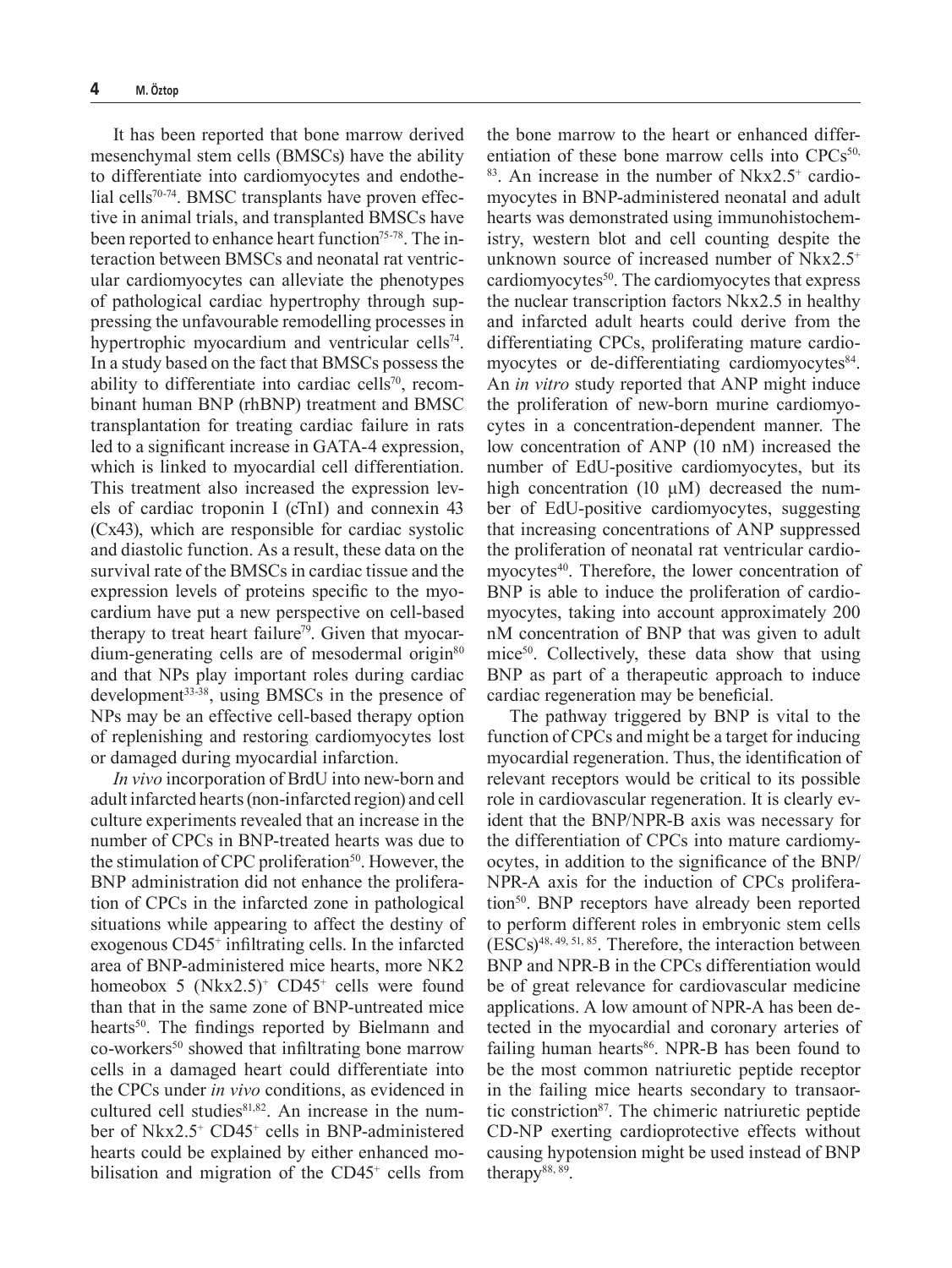The ability of BNP administration to enhance the number of Sca-1<sup>+</sup> cells, particularly Sca-1<sup>+</sup> Nkx2.5<sup>+</sup> cells, is of great relevance for cardiac cell therapies targeted at inducing heart regeneration. The general view is that Sca-1<sup>+</sup> Nkx2.5<sup>+</sup> cells are cardiac precursor cells capable of differentiating into mature and functional cardiomyocytes<sup>90-93</sup>. Nevertheless, a study revealed that Sca-1 is expressed by around 70% of cardiac fibroblasts and Nkx2.5 could be expressed by half of the Sca-1<sup>+</sup> fibroblasts<sup>94</sup>, indicating that the Sca-1<sup>+</sup> Nkx2.5<sup>+</sup> cells represent a heterogeneous cell population and Sca-1+ cells are impure precursor cells<sup>52</sup>. In this context, the protective effect of BNP *in vivo* must be due to its action on these cells or a subset of them $50, 95-97$ . Consistent with a previous study<sup>50</sup>, administration of BNP into neonatal or adult mice following MI resulted in an increase in Sca-1<sup>+</sup> Nkx2.5<sup>+</sup> cells<sup>52</sup>. Those findings support a previous study in which Sca-1<sup>+</sup> cells differentiated into cardiomyocytes following MI92. Given that some of these Sca-1+ cells are CPCs able to differentiate into cardiomyocytes following BNP delivery<sup>50</sup>, future research should be focused on the role and function of fibroblasts that express both Sca-1 and cardiogenic markers<sup>52</sup>. An interesting finding is that  $T$ -box transcription factor 20 (Tbx20)-knockout specific to these fibroblasts influenced cardiomyocyte differentiation in the process of cardiac development<sup>94</sup>. This subpopulation of fibroblasts may promote cardiac regeneration through secreting particular substances, including prostaglandin E2 (PGE2) and fibroblast growth factor 2 (FGF-1), that are able to help differentiate endogenous Sca-1<sup>+</sup> cells into cardiomyocytes following MI91,92. Administration of three NPs (ANP, BNP and CNP) had an inducible effect, with an increase in the number of Sca-1<sup>+</sup> cells. NPs exert their effects on Sca-1<sup>+</sup> cells through different mechanisms<sup>52</sup>. The inducible effects of BNP and CNP were clearly suppressed by P19 (an NPR-B antagonist), indicating that BNP and CNP triggered Sca-1<sup>+</sup> cell proliferation merely through binding to NPR-B. On the contrary, Anantin (an ANP antagonist) and P19 impeded the stimulative action of ANP on Sca-1+ cell proliferation, demonstrating that ANP can function through both NPR-B and NPR- $A^{52}$ . Additionally, Anantin weakened the proliferation of unstimulated Sca-1 $^+$  cells by a ratio of 20 percent. These observations imply that NPR-A is implicated in cellular proliferation<sup>52</sup>. However, more research is needed to understand the exact role of NPR-A in ANP-induced Sca-1<sup>+</sup> cells.

Infarcted myocardium is proximally to distally characterised by three zones, namely the infarct zone (IZ), border zone (BZ) and remote zone (RZ). Among these zones, the BZ, which is hypocontractile and undergoes electrophysiological remodelling, might be more vulnerable to ischemic insults<sup>98</sup>. After MI, its hypocontractility seems to spread to neighbouring myocardium, which progressively diminishes contractile function as the cardiac remodelling occurs<sup>98</sup>. However, studies of zebrafish and transgenic mouse models have resurfaced the significance of BZ myocardium as a putative player in post-injury heart regeneration. These studies showed that the proliferation of cardiomyocytes in the zone bordering the injury enhances cardiac regeneration, implying a role of BZ cardiomyocytes specifically involved in cardiac regeneration<sup>99-103</sup>. Recent studies have uncovered a transcriptionally distinct BZ conserved in mice and humans that expresses ANP and BNP genes<sup>43,46,104</sup>, indicating that these two genes are closely linked in post-myocardial infarction surviv $a^{143}$ . It has been reported that regulatory element 1 (RE1) highly influences the ventricular expression of ANP and BNP genes. When the BNP gene is knocked out, augmentation of ventricular ANP expression confirms that RE1 may activate ANP and BNP genes in a competitive manner<sup>43</sup>. Further studies are needed to discover the precise role of NPs in cardiac regeneration in general, and in the proliferation and differentiation of cardiomyocytes in the BZ in particular, and their functional relationship with regulatory elements, including RE1.

# **Possible effects of natriuretic peptides on vascular repair and regeneration**

Improved vascularization is a critical step in accelerating cardiac recovery and function following ischemic events<sup>105,106</sup>. In this regard, the creation of new blood vessels in the ischemic regions improves blood flow, supplies nutrients and oxygen to the surviving cells, and provokes new cell migration, proliferation, and engraftment<sup> $107$ </sup>. Suppression of the angiogenic events leads to heart failure in animal models of cardiac injury. However, immediate reperfusion or enhanced angiogenesis would improve cardiac function and delay the onset of heart failure in individuals with myocardial ischemia<sup>108-110</sup>. Therefore, it would be noteworthy to figure out which factors promote neovascular growth after myocardial infarction (MI).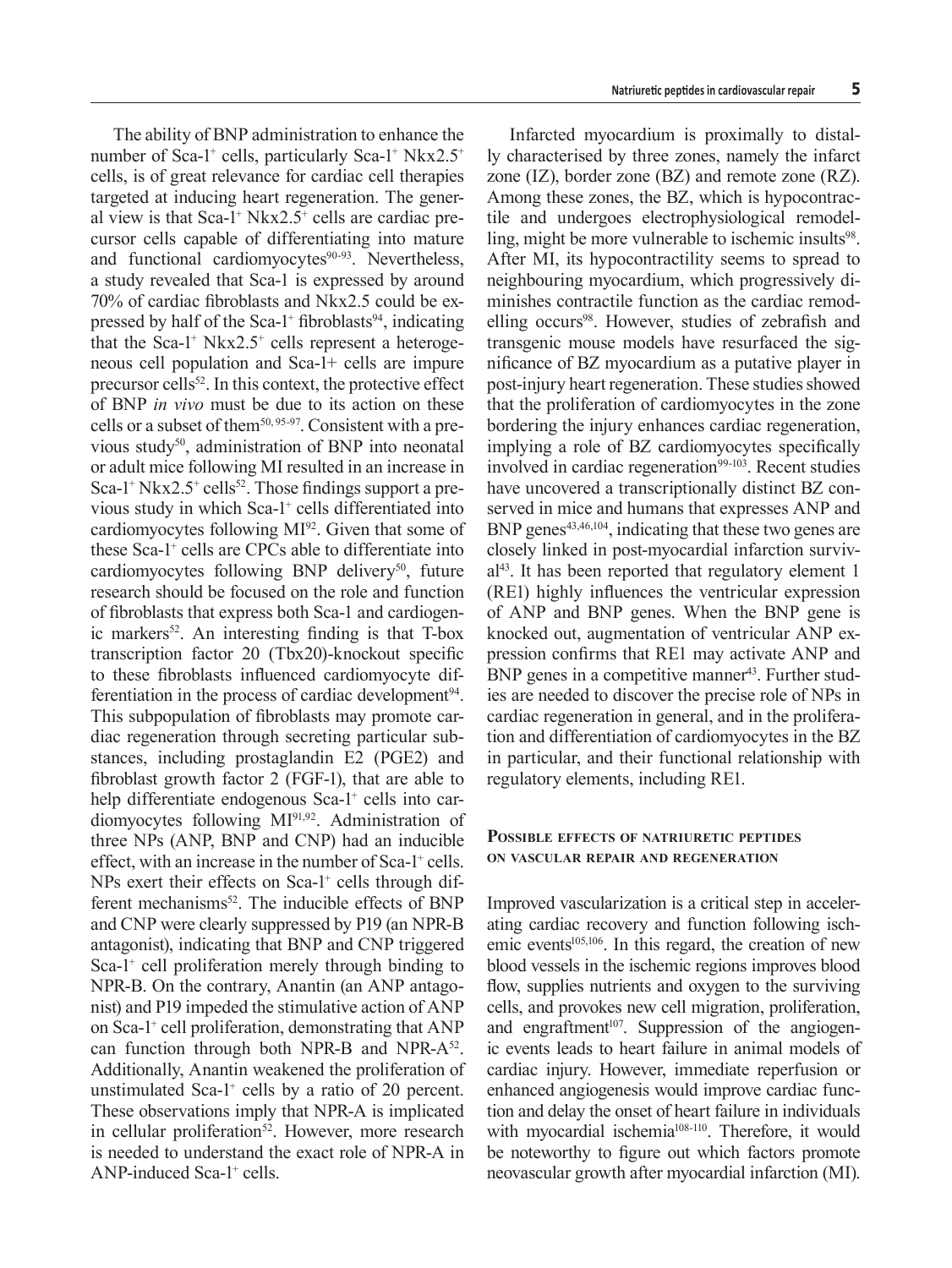Recent studies have provided novel evidence for the regional and temporal effects of BNP in the infarcted hearts<sup>50,107</sup>. BNP administered intraperitoneally increased myocardial vascularization and endothelial cells in both the infarct zone and border zone and the remote zone of infarcted mouse hearts. BNP increased the proliferation of endogenous pre-existing endothelium cells through binding to NPR-A and activating the p38 MAP kinase<sup>107</sup>. BNP promoted and/or expedited the re-expression of the Wilms' tumour 1 transcription factor (WT1) in cardiac cells in the aftermath of the MI. The proliferation of WT1+ epicardium-derived cells (EPDCs) and their differentiation into endothelial cells contributed slightly to neovascularization in the infarcted region of untreated damaged hearts. BNP caused the proliferation of WT1+ EPDCs, resulting in a marked increase in the number of endothelial cells stemming from WT1<sup>+</sup> EPDCs in BNP-administered infarcted mice hearts<sup>107</sup>. These findings corroborated previous findings that natriuretic peptides promote vasculogenic and angiogenic events throughout development and in ischemic adult organs<sup>111,112</sup>. Furthermore, BNP administration enhanced vascular regeneration in a mouse model of hindlimb ischemia<sup>83</sup>. Adenovirus-mediated BNP gene delivery into the myocardium had improved the formation of capillary networks in the healthy, but not infarcted, rat hearts<sup>97</sup>.

Differentiation of some immature precursor cells, including human or murine endothelial precursor cells (EPCs) and mouse embryonic stem cells, might be stimulated by BNP administration $83$ . In humans, BNP levels in the blood correspond with the quantity of EPCs in the peripheral blood, but BNP administration causes a large increase in bone marrow EPCs expressing stem cell antigen-1 (Sca-1) and Flk-1 (a receptor for VEGF) in mice<sup>83</sup>. A more interesting finding of alteration in angiogenic processes came from the ischemic hind limb model established in NPR-A-deficient mice, showing that NPR-A was involved in angiogenesis $113,114$ . It has been shown that BNP is released by activated satellite cells, but not quiescent satellite cells, in the ischemic hindlimb model<sup>50,114</sup>. Taken together, BNP stimulates vascular growth by increasing the quantity of endothelial progenitors and improving their functional characteristics. The involvement of BNP in the pro-vasculogenic process might be beneficial for chronic heart failure patients and for the improvement of collateral formation in ischemic patients.

The modulatory function of CNP in the vasculature has been well reviewed<sup>112</sup>. CNP administration has been shown to expedite re-endothelialization and mitigate harmful neointimal hyperplasia in animal models of vein grafts and balloon angioplasty<sup>115-117</sup>. Studies reviewed by Moyes and Hobbs<sup>112</sup> have demonstrated that CNP promotes endothelial and smooth muscle cell growth via NPR-C independently of cGMP. Although both cell types generate a significant amount of cGMP, extracellular signal-related kinase 1/2 (ERK 1/2) mediates proand anti-mitogenic effects of CNP, which may be suppressed by M372049 (an NPR-C antagonist) and Pertussis toxin (a  $G_{i/0}$  G protein inhibitor)<sup>118,119</sup>. Activation of ERK 1/2 via CNP causes endothelial cells to express more cell cycle promoters (cyclin D1) and smooth muscle cells to produce more inhibitory cell cycle proteins  $(p21 \text{ and } p27)^{119}$ . Augmentation of CNP-driven endothelial cell proliferation requires phosphorylation of ERK1/2 in an  $NPR-C$ –dependent manner<sup>119</sup>. The capacity of CNP to stimulate endothelial tubule formation and aortic sprouting was prevented in the presence of the specific phosphoinositide 3-kinase (PI3K) inhibitor wortmannin<sup>120</sup>, indicating that PI3K is required for endothelial cell migration<sup>121</sup>. In addition, *in vivo* studies revealed that endothelial-derived CNP and NPR-C deficient animals experience slower wound healing and more intimal hyperplasia after vascular damage. In summary, CNP produced by the endothelium is important for vascular repair and regeneration following ischemia<sup>120</sup>. Therefore, pharmacological targeting of NPR-C would improve vascular restoration following damage and open up a new therapeutic avenue for the treatment of vascular diseases.

Both cell loss and insufficient angiogenesis are local causes of serious myocardial remodelling after a MI. *In vivo* investigations have revealed that the presence of capillary density led to an impairment in myocardial perfusion throughout the left ventricular  $(LV)$  areas of infarcted hearts<sup>122, 123</sup>. Despite the evidence that vasculogenesis is functionally ineffective, a few pre-clinical gene therapy studies have revealed that over-expression of cardiac VEGF could prevent or constrain late myocardial remodelling by inducing angiogenesis<sup>124,125</sup>. A study on the vasculogenic role of CNP in myocardial remodelling demonstrated that VEGF and CNP were upregulated in the left ventricular border zone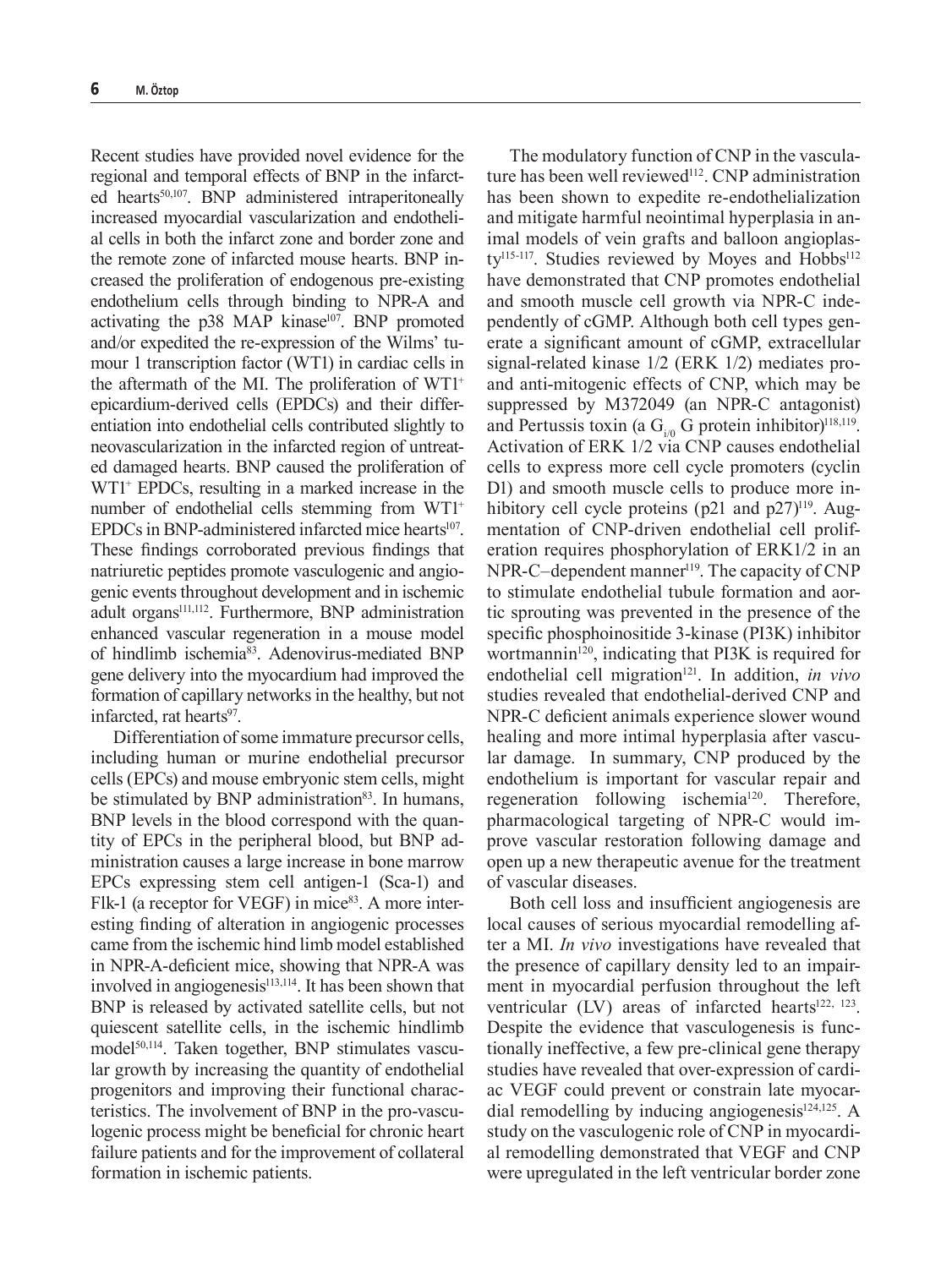(LVBZ). Four weeks after MI, CNP and VEGF expression were linked to enhanced LV capillary density, elevated BNP levels, and extracellular matrix remodelling. However, CNP expression was not enhanced in the non-infarcted RZ in a comparable manner to that of sham-operated swine myocardium<sup>126</sup>. These results show that CNP serves as an endogenous mediator in VEGF-dependent vasculogenesis during post-ischemic remodelling, in addition to the vasorelaxant effect yielded by BNP<sup>127</sup>.

*In vivo* CNP administration has been shown to considerably reduce myocardial collagen deposition in infarcted LV areas<sup>128</sup>. Cardiomyocytes submerged in a solution rich in collagen type III and I fibres exhibited higher CNP expression. Thus, it seems plausible that an ischemic milieu causes cardiomyocytes to express CNP in an adaptive manner<sup>126</sup>. Despite the fact that CNP safeguards cardiomyocytes against ischemia insult via the  $NPR-C$  receptor<sup>129</sup>,  $CNP$  predominantly interacts with the NPR-B in the heart<sup>130,131</sup>. NPR-B mRNA expression was acceptable in LV remodelling areas of the swine heart, yet NPR-C mRNA expression was more than three times higher than in  $RZ^{126}$ . The size of the angiogenic response through which VEGF-A is mostly mediated in the healing area determines regional cardiac remodelling<sup>132,133</sup>. LVBZ is characterised by swift VEGF-A expression that could continue up to three months after MI<sup>134</sup>. Enhanced VEGF expression is localised to coronary endothelial cells throughout the LV remodelling in which CNP expression is also present. These findings suggest that the interaction of CNP-VEGF between cardiomyocytes and endothelial cells is required for cardiac remodeling<sup>126</sup>. Taking into consideration that CNP is implicated in vascular protective and regenerative processes through its receptors NPR-B and NPR-C<sup>112</sup>, pharmacological and genetic targeting of these receptors would bring considerable therapeutic benefits for vascular diseases.

# **CONCLUSIONS**

There are various investigations harnessing the power of progenitor/stem cells to treat and curb CVDs. The growing consensus is that progenitor/ stem cells could be used as effective mediators of cardiac and vascular repair and regeneration. Stem cells have a high degree of plasticity and the ability

to modulate regenerative and angiogenic processes. Considering the myocardial cells are of mesodermal origin and the natriuretic peptide system is involved in cardiac development, harnessing the power of mesenchymal stem cells in the presence of natriuretic peptides may be a potent cell-based therapy candidate for replenishing and restoring cardiomyocytes lost or damaged during myocardial infarction. In addition, the pharmacological and genetic manipulation of C-type natriuretic peptide and its receptors would promote angiogenic processes and provide considerable therapeutic insights into the treatment and prevention of vascular diseases. Compelling evidence shows that natriuretic peptides and their receptors could orchestrate regenerative and compensative processes following cardiac and vascular injuries. Overall, the evidence demonstrates that exogenous natriuretic peptide administration could trigger the regenerative and restorative processes in the cardiovascular system following experimental and inherent cardiac and vascular damage. It is clearly evident that although we have achieved tremendous progress in the interaction of stem cells with the natriuretic peptide system in cardiac and vascular regeneration and repair, we still have a long distance to cover in efficiently harnessing their power in the field of cardiovascular regenerative medicine. Therefore, deciphering the exact role of the natriuretic peptide system in the proliferation and differentiation of stem cells and better understanding the pharmacological activation and genetic manipulation of the natriuretic peptide system could be touted as novel approaches to curing, mitigating, and preventing cardiovascular diseases.

#### **Acknowledgement:**

The author thanks Dr. Ekaterine Berishvili and Dr. Marco Infante for inviting to contribute a review article, and Fatma Turan for providing advice, support and criticism during manuscript preparation.

#### **Funding:**

No funding is declared for this article.

#### **ORCID ID:**

Mustafa Öztop: https://orcid.org/0000-0002-2923-9280

#### **Conflict of Interest:**

The author declares that she has no conflict of interest to disclose.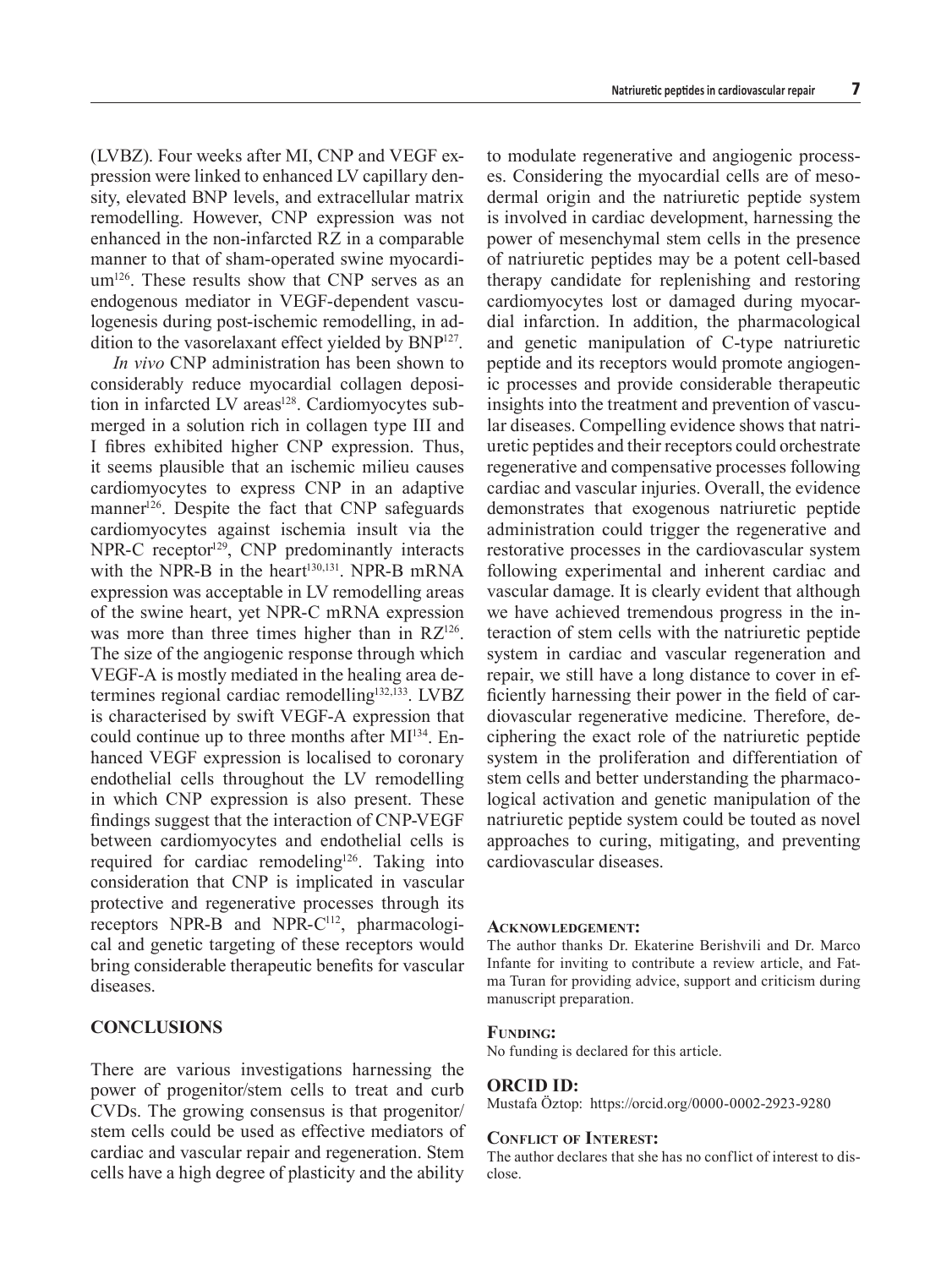#### **References**

- 1. Tomasoni D, Adamo M, Lombardi CM, Metra M. Highlights in heart failure. ESC Heart Fail 2019; 6: 1105-1127.
- 2. Tsao CW, Aday AW, Almarzooq ZI, Alonso A, Beaton AZ, Bittencourt MS, Boehme AK, Buxton AE, Carson AP, Commodore-Mensah Y, Elkind MSV, Evenson KR, Eze-Nliam C, Ferguson JF, Generoso G, Ho JE, Kalani R, Khan SS, Kissela BM, Knutson KL, Levine DA, Lewis TT, Liu J, Loop MS, Ma J, Mussolino ME, Navaneethan SD, Perak AM, Poudel R, Rezk-Hanna M, Roth GA, Schroeder EB, Shah SH, Thacker EL, VanWagner LB, Virani SS, Voecks JH, Wang NY, Yaffe K, Martin SS. Heart Disease and Stroke Statistics-2022 Update: A Report From the American Heart Association. Circulation 2022; 145: e153-e639.
- 3. Amini M, Zayeri F, Salehi M. Trend analysis of cardiovascular disease mortality, incidence, and mortality-toincidence ratio: results from global burden of disease study 2017. BMC Public Health 2021; 21: 401.
- 4. Ponikowski P, Voors AA, Anker SD, Bueno H, Cleland JGF, Coats AJS, Falk V, Gonzalez-Juanatey JR, Harjola VP, Jankowska EA, Jessup M, Linde C, Nihoyannopoulos P, Parissis JT, Pieske B, Riley JP, Rosano GMC, Ruilope LM, Ruschitzka F, Rutten FH, van der Meer P, Group ESC-SD. 2016 ESC Guidelines for the diagnosis and treatment of acute and chronic heart failure: The Task Force for the diagnosis and treatment of acute and chronic heart failure of the European Society of Cardiology (ESC)Developed with the special contribution of the Heart Failure Association (HFA) of the ESC. Eur Heart J 2016; 37: 2129-2200.
- 5. Maggioni AP. Epidemiology of Heart Failure in Europe. Heart Fail Clin 2015; 11: 625-635.
- 6. McMurray JJ, Adamopoulos S, Anker SD, Auricchio A, Bohm M, Dickstein K, Falk V, Filippatos G, Fonseca C, Gomez-Sanchez MA, Jaarsma T, Kober L, Lip GY, Maggioni AP, Parkhomenko A, Pieske BM, Popescu BA, Ronnevik PK, Rutten FH, Schwitter J, Seferovic P, Stepinska J, Trindade PT, Voors AA, Zannad F, Zeiher A, Guidelines ESCCfP. ESC Guidelines for the diagnosis and treatment of acute and chronic heart failure 2012: The Task Force for the Diagnosis and Treatment of Acute and Chronic Heart Failure 2012 of the European Society of Cardiology. Developed in collaboration with the Heart Failure Association (HFA) of the ESC. Eur Heart J 2012; 33: 1787-1847.
- 7. Lesizza P, Aleksova A, Ortis B, Beltrami AP, Giacca M, Sinagra G. Regenerative Medicine and Biomarkers for Dilated Cardiomyopathy. In: Edited by Sinagra G, Merlo M, Pinamonti B. Dilated Cardiomyopathy: From Genetics to Clinical Management. Cham: Springer International Publishing: 2019. pp. 173-185.
- 8. Pala R, Anju VT, Dyavaiah M, Busi S, Nauli SM. Nanoparticle-Mediated Drug Delivery for the Treatment of Cardiovascular Diseases. Int J Nanomedicine 2020; 15: 3741-3769.
- 9. Arjmand B, Abedi M, Arabi M, Alavi-Moghadam S, Rezaei-Tavirani M, Hadavandkhani M, Tayanloo-Beik A, Kordi R, Roudsari PP, Larijani B. Regenerative Medicine for the Treatment of Ischemic Heart Disease; Status and Future Perspectives. Front Cell Dev Biol 2021; 9: 704903.
- 10. Haba MȘC, Șerban DN, Șerban L, Tudorancea IM, Haba RM, Mitu O, Iliescu R, Tudorancea I. Nanomaterial-Based Drug Targeted Therapy for Cardiovascular Diseases: Ischemic Heart Failure and Atherosclerosis. Crystals 2021; 11.
- 11. Zhang J, Bolli R, Garry DJ, Marbán E, Menasché P, Zimmermann W-H, Kamp TJ, Wu JC, Dzau VJ. Basic and Translational Research in Cardiac Repair and Regeneration. J Am Coll Cardiol 2021; 78: 2092-2105.
- 12. Bolli R, Tang X-L, Guo Y, Li Q. After the storm: an objective appraisal of the efficacy of c-kit+ cardiac progenitor cells in preclinical models of heart disease. Can J Physiol Pharmacol 2021; 99: 129-139.
- 13. Bolli R, Solankhi M, Tang X-L, Kahlon A. Cell therapy in patients with heart failure: a comprehensive review and emerging concepts. Cardiovasc Res 2021; 118: 951-976.
- 14. Yoshizumi M, Lee WS, Hsieh CM, Tsai JC, Li J, Perrella MA, Patterson C, Endege WO, Schlegel R, Lee ME. Disappearance of cyclin A correlates with permanent withdrawal of cardiomyocytes from the cell cycle in human and rat hearts. J Clin Invest 1995; 95: 2275-2280.
- 15. Kang MJ, Koh GY. Differential and Dramatic Changes of Cyclin-dependent Kinase Activities in Cardiomyocytes During the Neonatal Period. J Mol Cell Cardiol 1997; 29: 1767-1777.
- 16. Ikenishi A, Okayama H, Iwamoto N, Yoshitome S, Tane S, Nakamura K, Obayashi T, Hayashi T, Takeuchi T. Cell cycle regulation in mouse heart during embryonic and postnatal stages. Dev Growth Differ 2012; 54: 731-738.
- 17. Hirai M, Chen J, Evans SM. Tissue-Specific Cell Cycle Indicator Reveals Unexpected Findings for Cardiac Myocyte Proliferation. Circ Res 2016; 118: 20-28.
- 18. Trivedi CM, Lu MM, Wang Q, Epstein JA. Transgenic Overexpression of Hdac3 in the Heart Produces Increased Postnatal Cardiac Myocyte Proliferation but Does Not Induce Hypertrophy. J Biol Chem 2008; 283: 26484-26489.
- 19. Heineke J, Molkentin JD. Regulation of cardiac hypertrophy by intracellular signalling pathways. Nat Rev Mol Cell Biol 2006; 7: 589-600.
- 20. Cantero Peral S, Bernstein D, Nelson TJ. Regenerative medicine - From stem cell biology to clinical trials for pediatric heart failure. Prog Pediatr Cardiol 2016; 43: 87-89.
- 21. Madeddu P, Avolio E, Alvino VV, Santopaolo M, Spinetti G. Personalized Cardiovascular Regenerative Medicine: Targeting the Extreme Stages of Life. Front Cardiovasc Med 2019; 6.
- 22. Menasché P, Alfieri O, Janssens S, McKenna W, Reichenspurner H, Trinquart L, Vilquin J-T, Marolleau J-P, Seymour B, Larghero J, Lake S, Chatellier G, Solomon S, Desnos M, Hagège AA. The Myoblast Autologous Grafting in Ischemic Cardiomyopathy (MAGIC) Trial. Circulation 2008; 117: 1189-1200.
- 23. Assmus B, Rolf A, Erbs S, Elsässer A, Haberbosch W, Hambrecht R, Tillmanns H, Yu J, Corti R, Mathey DG, Hamm CW, Süselbeck T, Tonn T, Dimmeler S, Dill T, Zeiher AM, Schächinger V. Clinical outcome 2 years after intracoronary administration of bone marrowderived progenitor cells in acute myocardial infarction. Circ Heart Fail 2010; 3: 89-96.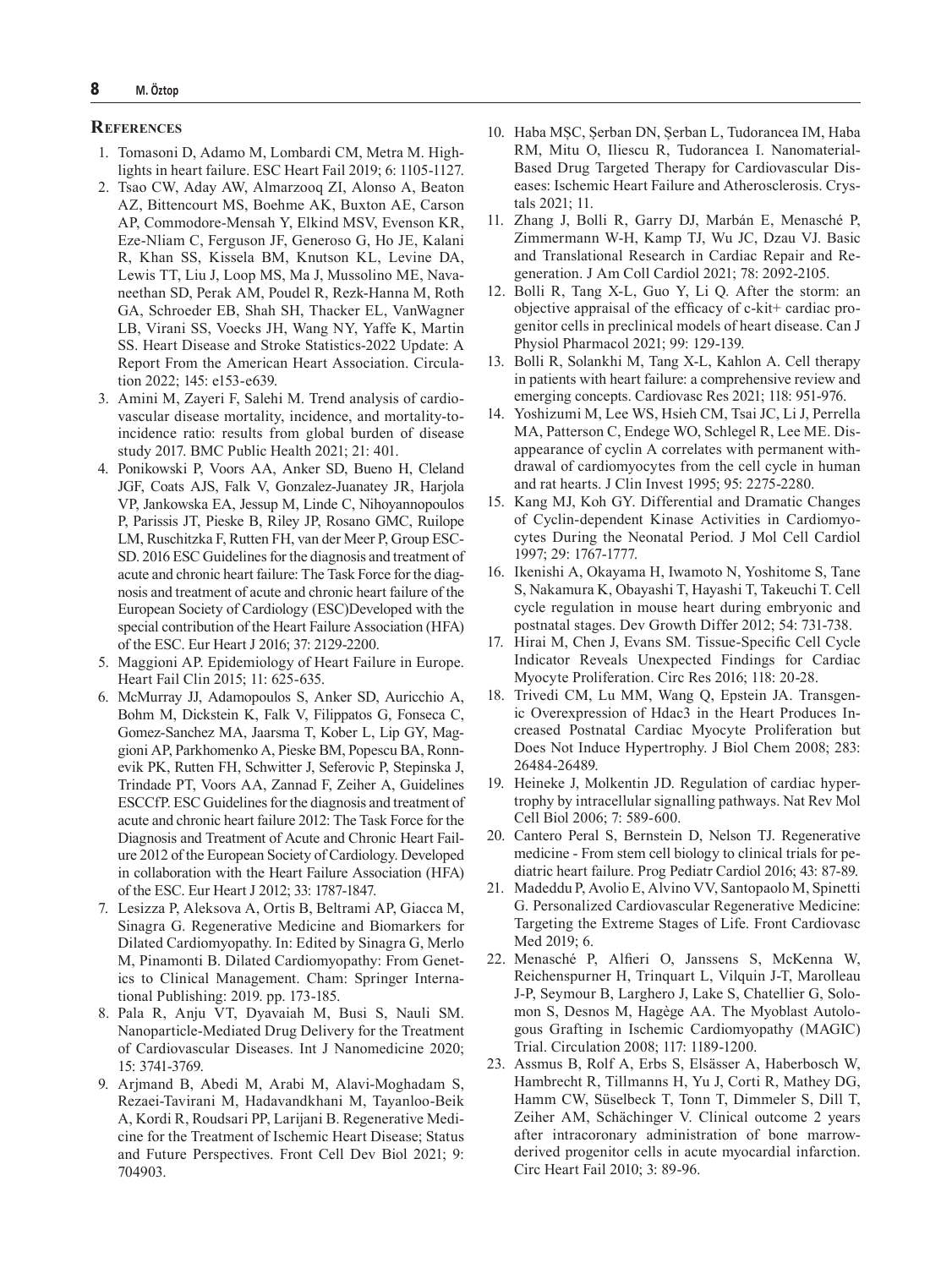- 24. Strauer B-E, Yousef M, Schannwell CM. The acute and long-term effects of intracoronary Stem cell Transplantation in 191 patients with chronic heARt failure: the STAR-heart study. Eur J Heart Fail 2010; 12: 721-729.
- 25. Menasché P, Vanneaux V, Hagège A, Bel A, Cholley B, Cacciapuoti I, Parouchev A, Benhamouda N, Tachdjian G, Tosca L, Trouvin J-H, Fabreguettes J-R, Bellamy V, Guillemain R, Suberbielle Boissel C, Tartour E, Desnos M, Larghero J. Human embryonic stem cell-derived cardiac progenitors for severe heart failure treatment: first clinical case report. Eur Heart J 2015; 36: 2011-2017.
- 26. Kastrup J, Jørgensen E, Rück A. Direct Intramyocardial Plasmid Vascular Endothelial Growth Factor-A165 Gene Therapy in Patients With Stable Severe Angina Pectoris: A Randomized Double-Blind Placebo-Controlled Study: The Euroinject One Trial. J Am Coll Cardiol 2005; 14: 24.
- 27. Zohlnhöfer D, Ott I, Mehilli J, Schömig K, Michalk F, Ibrahim T, Meisetschläger G, von Wedel J, Bollwein H, Seyfarth M, Dirschinger J, Schmitt C, Schwaiger M, Kastrati A, Schömig A, REVIVAL-2 Investigators ft. Stem Cell Mobilization by Granulocyte Colony-Stimulating Factor in Patients With Acute Myocardial InfarctionA Randomized Controlled Trial. JAMA 2006; 295: 1003-1010.
- 28. Gao R, Zhang J, Cheng L, Wu X, Dong W, Yang X, Li T, Liu X, Xu Y, Li X, Zhou M. A Phase II, Randomized, Double-Blind, Multicenter, Based on Standard Therapy, Placebo-Controlled Study of the Efficacy and Safety of Recombinant Human Neuregulin-1 in Patients With Chronic Heart Failure. J Am Coll Cardiol 2010; 55: 1907- 1914.
- 29. Chien KR, Frisén J, Fritsche-Danielson R, Melton DA, Murry CE, Weissman IL. Regenerating the field of cardiovascular cell therapy. Nat Biotechnol 2019; 37: 232- 237.
- 30. Khademhosseini A, Langer R. A decade of progress in tissue engineering. Nat Protoc 2016; 11: 1775-1781.
- 31. Madonna R, Van Laake LW, Botker HE, Davidson SM, De Caterina R, Engel FB, Eschenhagen T, Fernandez-Aviles F, Hausenloy DJ, Hulot J-S, Lecour S, Leor J, Menasché P, Pesce M, Perrino C, Prunier F, Van Linthout S, Ytrehus K, Zimmermann W-H, Ferdinandy P, Sluijter JPG. ESC Working Group on Cellular Biology of the Heart: position paper for Cardiovascular Research: tissue engineering strategies combined with cell therapies for cardiac repair in ischaemic heart disease and heart failure. Cardiovasc Res 2019; 115: 488-500.
- 32. Zhao Y, Rafatian N, Wang EY, Wu Q, Lai BFL, Lu RX, Savoji H, Radisic M. Towards chamber specific hearton-a-chip for drug testing applications. Adv Drug Deliv Rev 2020; 165-166: 60-76.
- 33. Zeller R, Bloch KD, Williams BS, Arceci RJ, Seidman CE. Localized expression of the atrial natriuretic factor gene during cardiac embryogenesis. Genes Dev 1987; 1: 693-698.
- 34. Chien KR, Knowlton KU, Zhu g, Chien S. Regulation of cardiac gene expression during myocardial growth and hypertrophy: molecular studies of an adaptive physiologic response. FASEB J 1991; 5: 3037-3064.
- 35. Cameron VA, Aitken GD, Ellmers LJ, Kennedy MA, Espiner EA. The sites of gene expression of atrial, brain, and C-type natriuretic peptides in mouse fetal development: temporal changes in embryos and placenta. Endocrinology 1996; 137: 817-824.
- 36. Cameron VA, Ellmers LJ. Minireview: Natriuretic Peptides during Development of the Fetal Heart and Circulation. Endocrinology 2003; 144: 2191-2194.
- 37. Houweling AC, Somi S, Massink MPG, Groenen MA, Moorman AFM, Christoffels VM. Comparative analysis of the natriuretic peptide precursor gene cluster in vertebrates reveals loss of ANF and retention of CNP-3 in chicken. Dev Dyn 2005; 233: 1076-1082.
- 38. Das BB, Raj S, Solinger R. Natriuretic peptides in cardiovascular diseases of fetus, infants and children. Cardiovasc Hematol Agents Med Chem 2009; 7: 43-51.
- 39. Hotchkiss A, Feridooni T, Baguma-Nibasheka M, Mc-Neil K, Chinni S, Pasumarthi KBS. Atrial natriuretic peptide inhibits cell cycle activity of embryonic cardiac progenitor cells via its NPRA receptor signaling axis. Am J Physiol Cell Physiol 2015; 308: C557-C569.
- 40. Becker JR, Chatterjee S, Robinson TY, Bennett JS, Panáková D, Galindo CL, Zhong L, Shin JT, Coy SM, Kelly AE, Roden DM, Lim CC, MacRae CA. Differential activation of natriuretic peptide receptors modulates cardiomyocyte proliferation during development. Development 2014; 141: 335-345.
- 41. Christoffels VM, Habets PEMH, Franco D, Campione M, de Jong F, Lamers WH, Bao Z-Z, Palmer S, Biben C, Harvey RP, Moorman AFM. Chamber Formation and Morphogenesis in the Developing Mammalian Heart. Dev Biol 2000; 223: 266-278.
- 42. Bruneau BG. Atrial natriuretic factor in the developing heart: a signpost for cardiac morphogenesis. Can J Physiol Pharmacol 2011; 89: 533-537.
- 43. Man JCK, Duijvenboden Kv, Krijger PHL, Hooijkaas IB, Made Ivd, Vries CdG-d, Wakker V, Creemers EE, Laat Wd, Boukens BJ, Christoffels VM. Genetic Dissection of a Super Enhancer Controlling the Nppa-Nppb Cluster in the Heart. Circ Res 2021; 128: 115-129.
- 44. Bloch KD, Seidman JG, Naftilan JD, Fallon JT, Seidman CE. Neonatal atria and ventricles secrete atrial natriuretic factor via tissue-specific secretory pathways. Cell 1986; 47: 695-702.
- 45. Seidman CE, Schmidt EV, Seidman JG. cis-Dominance of rat atrial natriuretic factor gene regulatory sequences in transgenic mice. Can J Physiol Pharmacol 1991; 69: 1486-1492.
- 46. Sergeeva IA, Hooijkaas IB, Ruijter JM, van der Made I, de Groot NE, van de Werken HJG, Creemers EE, Christoffels VM. Identification of a regulatory domain controlling the Nppa-Nppb gene cluster during heart development and stress. Development 2016; 143: 2135-2146.
- 47. Goetze JP, Bruneau BG, Ramos HR, Ogawa T, de Bold MK, de Bold AJ. Cardiac natriuretic peptides. Nat Rev Cardiol 2020; 17: 698-717.
- 48. Abdelalim EM, Takada T, Toyoda F, Omatsu-Kanbe M, Matsuura H, Tooyama I, Torii R. In Vitro expression of natriuretic peptides in cardiomyocytes differentiated from monkey embryonic stem cells. Biochem Biophys Res Commun 2006; 340: 689-695.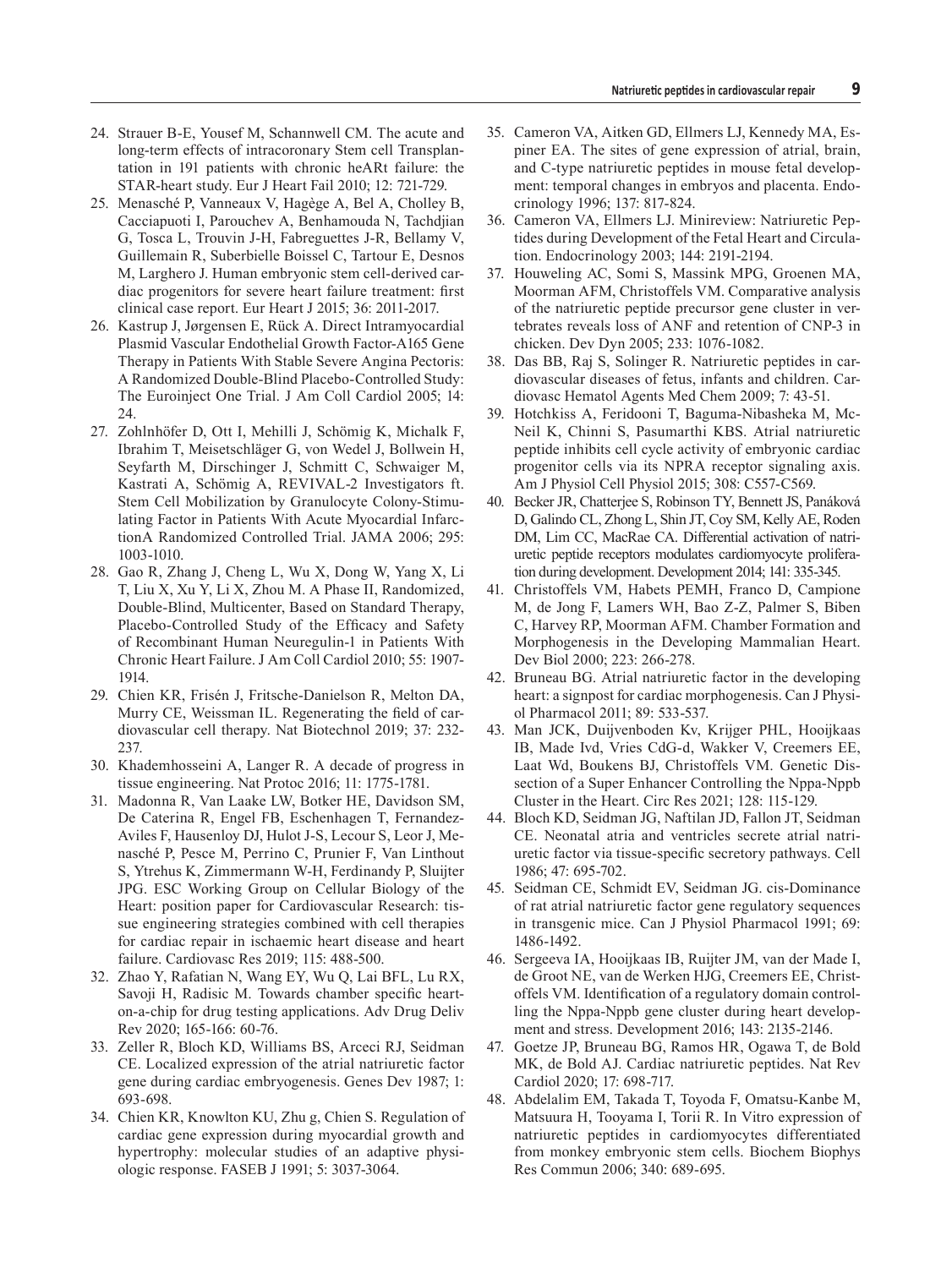- 49. Abdelalim EM, Tooyama I. BNP signaling is crucial for embryonic stem cell proliferation. PLoS One 2009; 4: e5341.
- 50. Bielmann C, Rignault-Clerc S, Liaudet L, Li F, Kunieda T, Sogawa C, Zehnder T, Waeber B, Feihl F, Rosenblatt-Velin N. Brain natriuretic peptide is able to stimulate cardiac progenitor cell proliferation and differentiation in murine hearts after birth. Basic Res Cardiol 2014; 110: 455.
- 51. Abdelalim EM, Tooyama I. NPR-A regulates self-renewal and pluripotency of embryonic stem cells. Cell Death Dis 2011; 2: e127-e127.
- 52. Rignault-Clerc S, Bielmann C, Liaudet L, Waeber B, Feihl F, Rosenblatt-Velin N. Natriuretic Peptide Receptor B modulates the proliferation of the cardiac cells expressing the Stem Cell Antigen-1. Sci Rep 2017; 7: 41936.
- 53. Beltrami AP, Barlucchi L, Torella D, Baker M, Limana F, Chimenti S, Kasahara H, Rota M, Musso E, Urbanek K, Leri A, Kajstura J, Nadal-Ginard B, Anversa P. Adult Cardiac Stem Cells Are Multipotent and Support Myocardial Regeneration. Cell 2003; 114: 763-776.
- 54. Bearzi C, Rota M, Hosoda T, Tillmanns J, Nascimbene A, Angelis AD, Yasuzawa-Amano S, Trofimova I, Siggins RW, LeCapitaine N, Cascapera S, Beltrami AP, D'Alessandro DA, Zias E, Quaini F, Urbanek K, Michler RE, Bolli R, Kajstura J, Leri A, Anversa P. Human cardiac stem cells. Proc Natl Acad Sci U S A 2007; 104: 14068-14073.
- 55. Bolli R, Chugh AR, D'Amario D, Loughran JH, Stoddard MF, Ikram S, Beache GM, Wagner SG, Leri A, Hosoda T, Sanada F, Elmore JB, Goichberg P, Cappetta D, Solankhi NK, Fahsah I, Rokosh DG, Slaughter MS, Kajstura J, Anversa P. Cardiac stem cells in patients with ischaemic cardiomyopathy (SCIPIO): initial results of a randomised phase 1 trial. Lancet 2011; 378: 1847-1857.
- 56. Anversa P, Kajstura J, Rota M, Leri A. Regenerating new heart with stem cells. J Clin Invest 2013; 123: 62-70.
- 57. Ramachandran V, Balakrishnan A. Angiogenesis in aging hearts - Cardiac stem cell therapy. In: Edited by Pathak S, Banerjee A. Stem Cells and Aging: Academic Press: 2021. pp. 169-176.
- 58. Ma S, Xie N, Li W, Yuan B, Shi Y, Wang Y. Immunobiology of mesenchymal stem cells. Cell Death Differ 2014; 21: 216-225.
- 59. Fukuda K. Reprogramming of bone marrow mesenchymal stem cells into cardiomyocytes. C R Biol 2002; 325: 1027-1038.
- 60. Nagaya N, Fujii T, Iwase T, Ohgushi H, Itoh T, Uematsu M, Yamagishi M, Mori H, Kangawa K, Kitamura S. Intravenous administration of mesenchymal stem cells improves cardiac function in rats with acute myocardial infarction through angiogenesis and myogenesis. Am J Physiol Heart Circ Physiol 2004; 287: H2670-H2676.
- 61. Nagaya N, Kangawa K, Itoh T, Iwase T, Murakami S, Miyahara Y, Fujii T, Uematsu M, Ohgushi H, Yamagishi M, Tokudome T, Mori H, Miyatake K, Kitamura S. Transplantation of Mesenchymal Stem Cells Improves Cardiac Function in a Rat Model of Dilated Cardiomyopathy. Circulation 2005; 112: 1128-1135.
- 62. Miyahara Y, Nagaya N, Kataoka M, Yanagawa B, Tanaka K, Hao H, Ishino K, Ishida H, Shimizu T, Kangawa K, Sano S, Okano T, Kitamura S, Mori H. Monolayered mesenchymal stem cells repair scarred myocardium after myocardial infarction. Nat Med 2006; 12: 459-465.
- 63. Poomani MS, Mariappan I, Perumal R, Regurajan R, Muthan K, Subramanian V. Mesenchymal Stem Cell (MSCs) Therapy for Ischemic Heart Disease: A Promising Frontier. Glob Heart 2022; 17: 19.
- 64. Takahashi M, Li T-S, Suzuki R, Kobayashi T, Ito H, Ikeda Y, Matsuzaki M, Hamano K. Cytokines produced by bone marrow cells can contribute to functional improvement of the infarcted heart by protecting cardiomyocytes from ischemic injury. Am J Physiol Heart Circ Physiol 2006; 291: H886-H893.
- 65. Silva DN, Souza BSF, Azevedo CM, Vasconcelos JF, de Jesus PG, Feitoza MS, Meira CS, Carvalho GB, Cavalcante BR, Ribeiro-dos-Santos R, Soares MBP. IGF-1-Overexpressing Mesenchymal Stem/Stromal Cells Promote Immunomodulatory and Proregenerative Effects in Chronic Experimental Chagas Disease. Stem Cells Int 2018; 2018: 9108681.
- 66. Feng J, Wu Y, Chen W, Li J, Wang X, Chen Y, Yu Y, Shen Z, Zhang Y. Sustained release of bioactive IGF-1 from a silk fibroin microsphere-based injectable alginate hydrogel for the treatment of myocardial infarction. J Mater Chem B 2020; 8: 308-315.
- 67. Nakanishi C, Yamagishi M, Yamahara K, Hagino I, Mori H, Sawa Y, Yagihara T, Kitamura S, Nagaya N. Activation of cardiac progenitor cells through paracrine effects of mesenchymal stem cells. Biochem Biophys Res Commun 2008; 374: 11-16.
- 68. Matsuura K, Nagai T, Nishigaki N, Oyama T, Nishi J, Wada H, Sano M, Toko H, Akazawa H, Sato T, Nakaya H, Kasanuki H, Komuro I. Adult Cardiac Sca-1-positive Cells Differentiate into Beating Cardiomyocytes. J Biol Chem 2004; 279: 11384-11391.
- 69. Messina E, Angelis LD, Frati G, Morrone S, Chimenti S, Fiordaliso F, Salio M, Battaglia M, Latronico MVG, Coletta M, Vivarelli E, Frati L, Cossu G, Giacomello A. Isolation and Expansion of Adult Cardiac Stem Cells From Human and Murine Heart. Circ Res 2004; 95: 911-921.
- 70. Toma C, Pittenger MF, Cahill KS, Byrne BJ, Kessler PD. Human Mesenchymal Stem Cells Differentiate to a Cardiomyocyte Phenotype in the Adult Murine Heart. Circulation 2002; 105: 93-98.
- 71. Hatzistergos KE, Quevedo H, Oskouei BN, Hu Q, Feigenbaum GS, Margitich IS, Mazhari R, Boyle AJ, Zambrano JP, Rodriguez JE, Dulce R, Pattany PM, Valdes D, Revilla C, Heldman AW, McNiece I, Hare JM. Bone Marrow Mesenchymal Stem Cells Stimulate Cardiac Stem Cell Proliferation and Differentiation. Circ Res 2010; 107: 913-922.
- 72. Gnecchi M, Danieli P, Cervio E. Mesenchymal stem cell therapy for heart disease. Vascul Pharmacol 2012; 57: 48-55.
- 73. Wei H, Tan G, Manasi, Qiu S, Kong G, Yong P, Koh C, Ooi TH, Lim SY, Wong P, Gan SU, Shim W. One-step derivation of cardiomyocytes and mesenchymal stem cells from human pluripotent stem cells. Stem Cell Res 2012; 9: 87-100.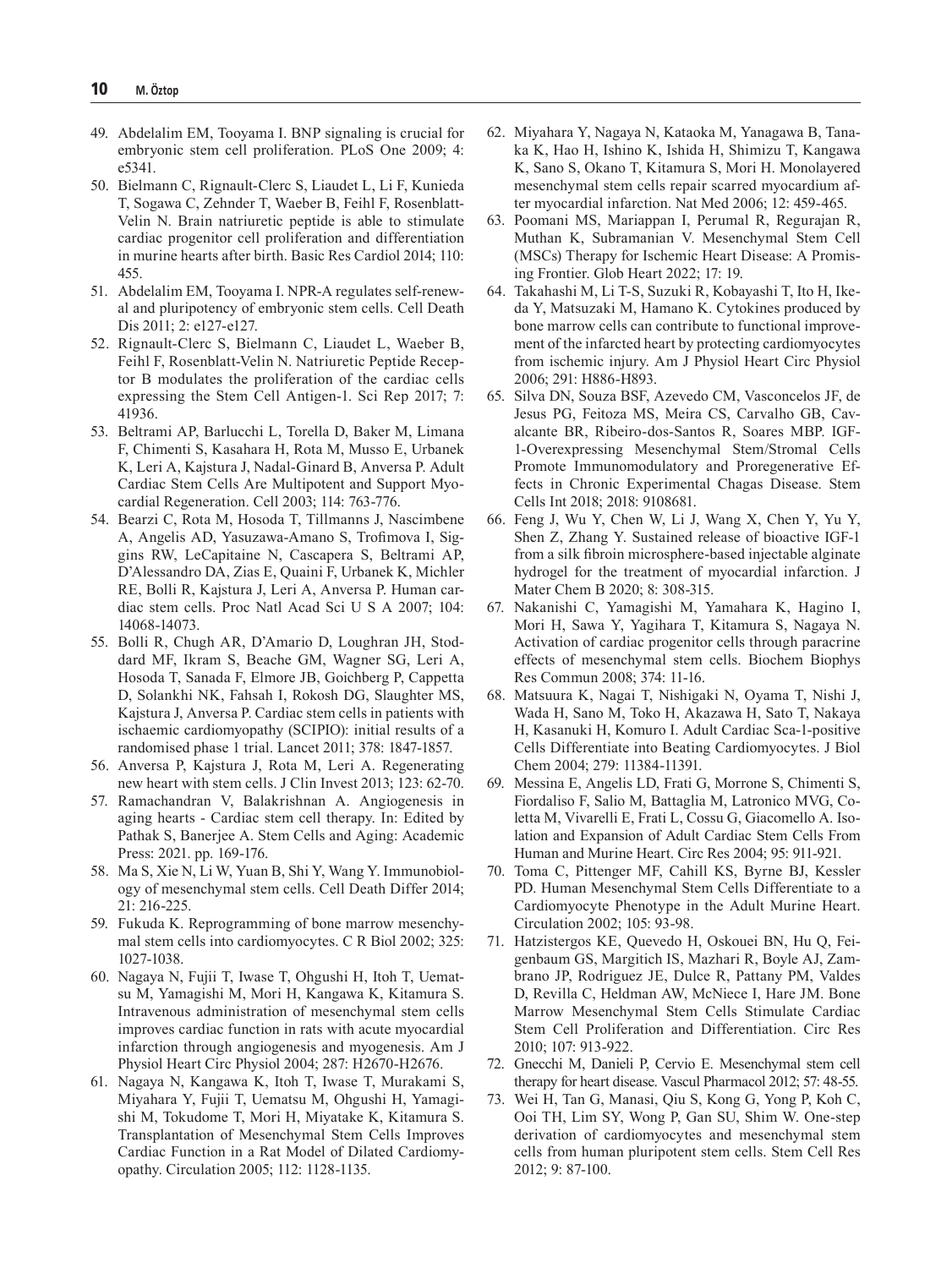- 74. Cai B, Tan X, Zhang Y, Li X, Wang X, Zhu J, Wang Y, Yang F, Wang B, Liu Y, Xu C, Pan Z, Wang N, Yang B, Lu Y. Mesenchymal Stem Cells and Cardiomyocytes Interplay to Prevent Myocardial Hypertrophy. Stem Cells Transl Med 2015; 4: 1425-1435.
- 75. Tokunaga M, Liu M-L, Nagai T, Iwanaga K, Matsuura K, Takahashi T, Kanda M, Kondo N, Wang P, Naito AT, Komuro I. Implantation of cardiac progenitor cells using self-assembling peptide improves cardiac function after myocardial infarction. J Mol Cell Cardiol 2010; 49: 972- 983.
- 76. Vassalli G, Moccetti T. Cardiac repair with allogeneic mesenchymal stem cells after myocardial infarction. Swiss Med Wkly 2011; 141: w13209.
- 77. Wen Z, Zheng S, Zhou C, Wang J, Wang T. Repair mechanisms of bone marrow mesenchymal stem cells in myocardial infarction. J Cell Mol Med 2011; 15: 1032-1043.
- 78. Li XH, Fu YH, Lin QX, Liu ZY, Shan ZX, Deng CY, Zhu JN, Yang M, Lin SG, Li Y, Yu XY. Induced bone marrow mesenchymal stem cells improve cardiac performance of infarcted rat hearts. Mol Biol Rep 2012; 39: 1333-1342.
- 79. Zhang J, Zhang L, Wu Q, Liu H, Huang L. Recombinant human brain natriuretic peptide therapy combined with bone mesenchymal stem cell transplantation for treating heart failure in rats. Mol Med Rep 2013; 7: 628-632.
- 80. Abu-Issa R, Kirby ML. Heart Field: From Mesoderm to Heart Tube. Annu Rev Cell Dev Biol 2007; 23: 45-68.
- 81. DeGeorge J, Brent R., Rosenberg M, Eckstein V, Gao E, Herzog N, Katus HA, Koch WJ, Frey N, Most P. BMP-2 and FGF-2 Synergistically Facilitate Adoption of a Cardiac Phenotype in Somatic Bone Marrow c-kit+/Sca-1+ Stem Cells. Clin Transl Sci 2008; 1: 116-125.
- 82. Barile L, Cerisoli F, Frati G, Gaetani R, Chimenti I, Forte E, Cassinelli L, Spinardi L, Altomare C, Kizana E, Giacomello A, Messina E, Ottolenghi S, Magli MC. Bone marrow-derived cells can acquire cardiac stem cells properties in damaged heart. J Cell Mol Med 2011; 15: 63-71.
- 83. Shmilovich H, Ben-Shoshan J, Tal R, Afek A, Barshack I, Maysel-Auslander S, Harats D, Keren G, George J. B-type natriuretic peptide enhances vasculogenesis by promoting number and functional properties of early endothelial progenitor cells. Tissue Eng Part A 2009; 15: 2741-2749.
- 84. Zhang Y, Li T-S, Lee S-T, Wawrowsky KA, Cheng K, Galang G, Malliaras K, Abraham MR, Wang C, Marbán E. Dedifferentiation and proliferation of mammalian cardiomyocytes. PLoS One 2010; 5: e12559-e12559.
- 85. Fu S, Ping P, Wang F, Luo L. Synthesis, secretion, function, metabolism and application of natriuretic peptides in heart failure. J Biol Eng 2018; 12: 2.
- 86. Singh G, Kuc RE, Maguire JJ, Fidock M, Davenport AP. Novel Snake Venom Ligand Dendroaspis Natriuretic Peptide Is Selective for Natriuretic Peptide Receptor-A in Human Heart. Circ Res 2006; 99: 183-190.
- 87. Dickey DM, Flora DR, Bryan PM, Xu X, Chen Y, Potter LR. Differential Regulation of Membrane Guanylyl Cyclases in Congestive Heart Failure: Natriuretic Peptide Receptor (NPR)-B, Not NPR-A, Is the Predominant

Natriuretic Peptide Receptor in the Failing Heart. Endocrinology 2007; 148: 3518-3522.

- 88. Rose RA. CD-NP, a chimeric natriuretic peptide for the treatment of heart failure. Curr Opin Investig Drugs 2010; 11: 349-356.
- 89. Martin FL, Sangaralingham SJ, Huntley BK, McKie PM, Ichiki T, Chen HH, Korinek J, Harders GE, Burnett JC, Jr. CD-NP: a novel engineered dual guanylyl cyclase activator with anti-fibrotic actions in the heart. PLoS One 2012; 7: e52422.
- 90. Oh H, Bradfute SB, Gallardo TD, Nakamura T, Gaussin V, Mishina Y, Pocius J, Michael LH, Behringer RR, Garry DJ, Entman ML, Schneider MD. Cardiac progenitor cells from adult myocardium: Homing, differentiation, and fusion after infarction. Proc Natl Acad Sci U S A 2003; 100: 12313-12318.
- 91. Rosenblatt-Velin N, Lepore MG, Cartoni C, Beermann F, Pedrazzini T. FGF-2 controls the differentiation of resident cardiac precursors into functional cardiomyocytes. J Clin Invest 2005; 115: 1724-1733.
- 92. Hsueh Y-C, Wu JMF, Yu C-K, Wu KK, Hsieh PCH. Prostaglandin E2 promotes post-infarction cardiomyocyte replenishment by endogenous stem cells. EMBO Mol Med 2014; 6: 496-503.
- 93. Rosenblatt-Velin N, Badoux S, Liaudet L. Pharmacological Therapy in the Heart as an Alternative to Cellular Therapy: A Place for the Brain Natriuretic Peptide? Stem Cells Int 2016; 2016: 5961342.
- 94. Furtado MB, Costa MW, Pranoto EA, Salimova E, Pinto AR, Lam NT, Park A, Snider P, Chandran A, Harvey RP, Boyd R, Conway SJ, Pearson J, Kaye DM, Rosenthal NA. Cardiogenic Genes Expressed in Cardiac Fibroblasts Contribute to Heart Development and Repair. Circ Res 2014; 114: 1422-1434.
- 95. Wu B, Jiang H, Lin R, Cui B, Wen H, Lu Z. Pretreatment with B-type Natriuretic Peptide Protects the Heart From Ischemia-Reperfusion Injury by Inhibiting Myocardial Apoptosis. Tohoku J Exp Med 2009; 219: 107-114.
- 96. Cataliotti A, Tonne JM, Bellavia D, Martin FL, Oehler EA, Harders GE, Campbell JM, Peng K-W, Russell SJ, Malatino LS, Burnett JC, Ikeda Y. Long-Term Cardiac pro-B-Type Natriuretic Peptide Gene Delivery Prevents the Development of Hypertensive Heart Disease in Spontaneously Hypertensive Rats. Circulation 2011; 123: 1297-1305.
- 97. Moilanen A-M, Rysä J, Mustonen E, Serpi R, Aro J, Tokola H, Leskinen H, Manninen A, Levijoki J, Vuolteenaho O, Ruskoaho H. Intramyocardial BNP Gene Delivery Improves Cardiac Function Through Distinct Context-Dependent Mechanisms. Circ Heart Fail 2011; 4: 483- 495.
- 98. Jackson BM, Gorman JH, Moainie SL, Guy TS, Narula N, Narula J, St. John-Sutton MG, Edmunds LH, Gorman RC. Extension of borderzone myocardium in postinfarction dilated cardiomyopathy. J Am Coll Cardiol 2002; 40: 1160-1167.
- 99. Pasumarthi KBS, Nakajima H, Nakajima HO, Soonpaa MH, Field LJ. Targeted Expression of Cyclin D2 Results in Cardiomyocyte DNA Synthesis and Infarct Regression in Transgenic Mice. Circ Res 2005; 96: 110-118.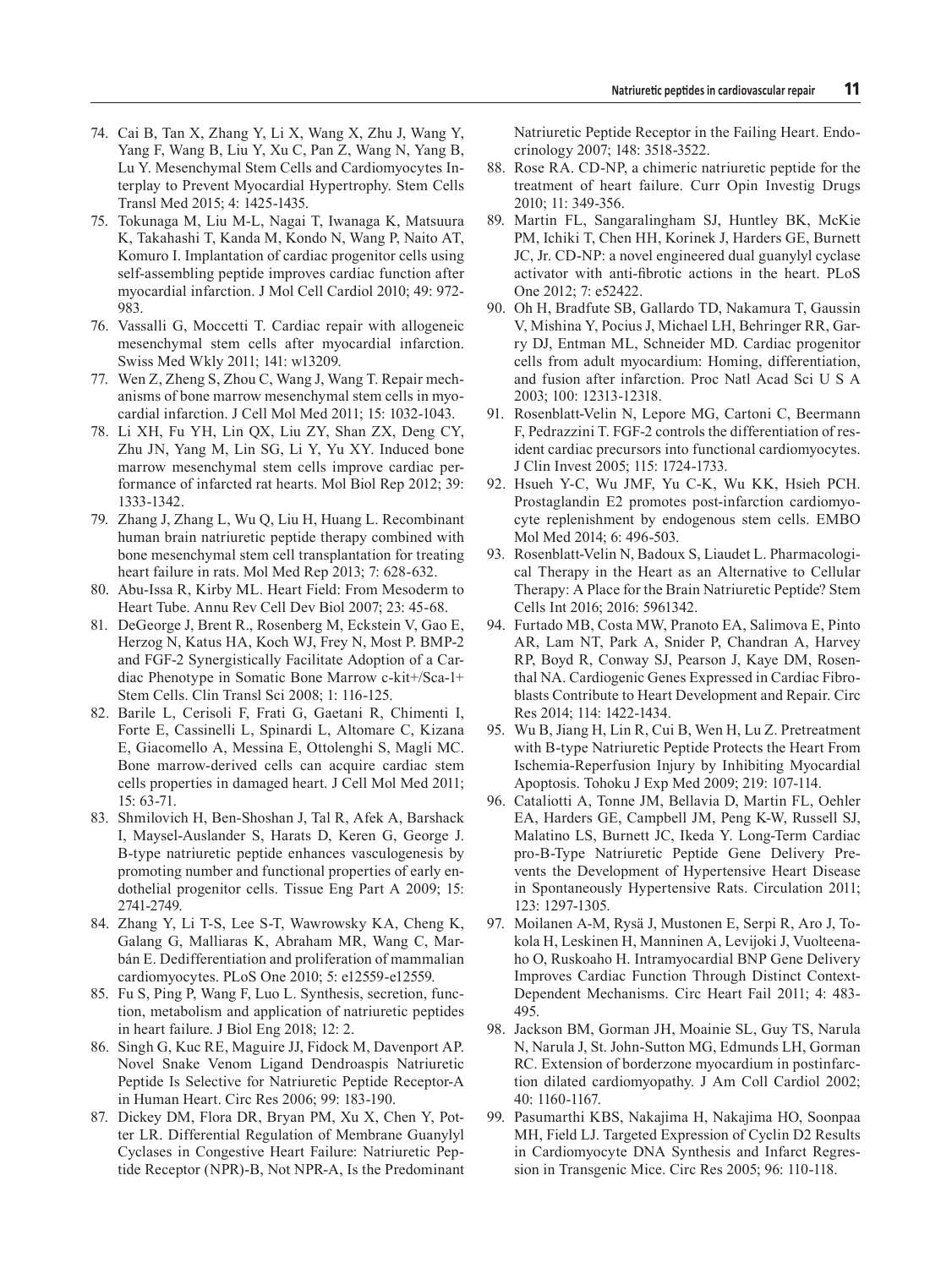- 100.Lin Z, Gise Av, Zhou P, Gu F, Ma Q, Jiang J, Yau AL, Buck JN, Gouin KA, Gorp PRRv, Zhou B, Chen J, Seidman JG, Wang D-Z, Pu WT. Cardiac-Specific YAP Activation Improves Cardiac Function and Survival in an Experimental Murine MI Model. Circ Res 2014; 115: 354-363.
- 101. Wu C-C, Kruse F, Vasudevarao MD, Junker JP, Zebrowski DC, Fischer K, Noël ES, Grün D, Berezikov E, Engel FB, van Oudenaarden A, Weidinger G, Bakkers J. Spatially Resolved Genome-wide Transcriptional Profiling Identifies BMP Signaling as Essential Regulator of Zebrafish Cardiomyocyte Regeneration. Dev Cell 2016; 36: 36-49.
- 102.Xiang F-l, Guo M, Yutzey KE. Overexpression of Tbx20 in Adult Cardiomyocytes Promotes Proliferation and Improves Cardiac Function After Myocardial Infarction. Circulation 2016; 133: 1081-1092.
- 103.Leach JP, Heallen T, Zhang M, Rahmani M, Morikawa Y, Hill MC, Segura A, Willerson JT, Martin JF. Hippo pathway deficiency reverses systolic heart failure after infarction. Nature 2017; 550: 260-264.
- 104.Duijvenboden Kv, Bakker DEMd, Man JCK, Janssen R, Günthel M, Hill MC, Hooijkaas IB, Made Ivd, Kraak PHvd, Vink A, Creemers EE, Martin JF, Barnett P, Bakkers J, Christoffels VM. Conserved NPPB+ Border Zone Switches from MEF2- to AP-1-Driven Gene Program. Circulation 2019; 140: 864-879.
- 105. Manavski Y, Lucas T, Glaser SF, Dorsheimer L, Günther S, Braun T, Rieger MA, Zeiher AM, Boon RA, Dimmeler S. Clonal Expansion of Endothelial Cells Contributes to Ischemia-Induced Neovascularization. Circ Res 2018; 122: 670-677.
- 106.Li Z, Solomonidis EG, Meloni M, Taylor RS, Duffin R, Dobie R, Magalhaes MS, Henderson BEP, Louwe PA, D'Amico G, Hodivala-Dilke KM, Shah AM, Mills NL, Simons BD, Gray GA, Henderson NC, Baker AH, Brittan M. Single-cell transcriptome analyses reveal novel targets modulating cardiac neovascularization by resident endothelial cells following myocardial infarction. Eur Heart J 2019; 40: 2507-2520.
- 107. Li N, Rignault-Clerc S, Bielmann C, Bon-Mathier AC, Déglise T, Carboni A, Ducrest M, Rosenblatt-Velin N. Increasing heart vascularisation after myocardial infarction using brain natriuretic peptide stimulation of endothelial and WT1(+) epicardial cells. Elife 2020; 9.
- 108.Shiojima I, Sato K, Izumiya Y, Schiekofer S, Ito M, Liao R, Colucci WS, Walsh K. Disruption of coordinated cardiac hypertrophy and angiogenesis contributes to the transition to heart failure. J Clin Invest 2005; 115: 2108-2118.
- 109.Friehs I, Margossian RE, Moran AM, Cao-Danh H, Moses MA, del Nido PJ. Vascular endothelial growth factor delaysonset of failure in pressure–overload hypertrophythrough matrix metalloproteinaseactivation and angiogenesis. Basic Res Cardio 2006; 101: 204-213.
- 110. Tirziu D, Chorianopoulos E, Moodie KL, Palac RT, Zhuang ZW, Tjwa M, Roncal C, Eriksson U, Fu Q, Elfenbein A, Hall AE, Carmeliet P, Moons L, Simons M. Myocardial hypertrophy in the absence of external stimuli is induced by angiogenesis in mice. J Clin Invest 2007; 117: 3188-3197.
- 111. Kuhn M. Endothelial actions of atrial and B-type natriuretic peptides. Br J Pharmacol 2012; 166: 522-531.
- 112.Moyes AJ, Hobbs AJ. C-Type Natriuretic Peptide: A Multifaceted Paracrine Regulator in the Heart and Vasculature. Int J Mol Sci 2019; 20: 2281.
- 113.Bersell K, Arab S, Haring B, Kühn B. Neuregulin1/ ErbB4 Signaling Induces Cardiomyocyte Proliferation and Repair of Heart Injury. Cell 2009; 138: 257- 270.
- 114.Kuhn M, Völker K, Schwarz K, Carbajo-Lozoya J, Flögel U, Jacoby C, Stypmann J, van Eickels M, Gambaryan S, Hartmann M, Werner M, Wieland T, Schrader J, Baba HA. The natriuretic peptide/guanylyl cyclase–A system functions as a stress-responsive regulator of angiogenesis in mice. J Clin Invest 2009; 119: 2019-2030.
- 115.Doi K, Ikeda T, Itoh H, Ueyama K, Hosoda K, Ogawa Y, Yamashita J, Chun T-H, Inoue M, Masatsugu K, Sawada N, Fukunaga Y, Saito T, Sone M, Yamahara K, Kook H, Komeda M, Ueda M, Nakao K. C-Type Natriuretic Peptide Induces Redifferentiation of Vascular Smooth Muscle Cells with Accelerated Reendothelialization. Arterioscler Thromb Vasc Biol 2001; 21: 930-936.
- 116.Ohno N, Itoh H, Ikeda T, Ueyama K, Yamahara K, Doi K, Yamashita J, Inoue M, Masatsugu K, Sawada N, Fukunaga Y, Sakaguchi S, Sone M, Yurugi T, Kook H, Komeda M, Nakao K. Accelerated Reendothelialization with Suppressed Thrombogenic Property and Neointimal Hyperplasia of Rabbit Jugular Vein Grafts by Adenovirus-Mediated Gene Transfer of C-Type Natriuretic Peptide. Circulation 2002; 105: 1623-1626.
- 117. Schachner T, Zou Y, Oberhuber A, Mairinger T, Tzankov A, Laufer G, Ott H, Bonatti J. Perivascular application of C-type natriuretic peptide attenuates neointimal hyperplasia in experimental vein grafts. Eur J Cardiothorac Surg 2004; 25: 585-590.
- 118. Cahill PA, Hassid A. ANF-C-receptor-mediated inhibition of aortic smooth muscle cell proliferation and thymidine kinase activity. Am J Physiol Regul Integr Comp Physiol 1994; 266: R194-R203.
- 119. Khambata RS, Panayiotou CM, Hobbs AJ. Natriuretic peptide receptor-3 underpins the disparate regulation of endothelial and vascular smooth muscle cell proliferation by C-type natriuretic peptide. Br J Pharmacol 2011; 164: 584-597.
- 120.Bubb KJ, Aubdool AA, Moyes AJ, Lewis S, Drayton JP, Tang O, Mehta V, Zachary IC, Abraham DJ, Tsui J, Hobbs AJ. Endothelial C-Type Natriuretic Peptide Is a Critical Regulator of Angiogenesis and Vascular Remodeling. Circulation 2019; 139: 1612-1628.
- 121. Graupera M, Guillermet-Guibert J, Foukas LC, Phng L-K, Cain RJ, Salpekar A, Pearce W, Meek S, Millan J, Cutillas PR, Smith AJH, Ridley AJ, Ruhrberg C, Gerhardt H, Vanhaesebroeck B. Angiogenesis selectively requires the p110α isoform of PI3K to control endothelial cell migration. Nature 2008; 453: 662-666.
- 122.Grass TM, Lurie DI, Coffin JD. Transitional angiogenesis and vascular remodeling during coronary angiogenesis in response to myocardial infarction. Acta Histochem 2006; 108: 293-302.